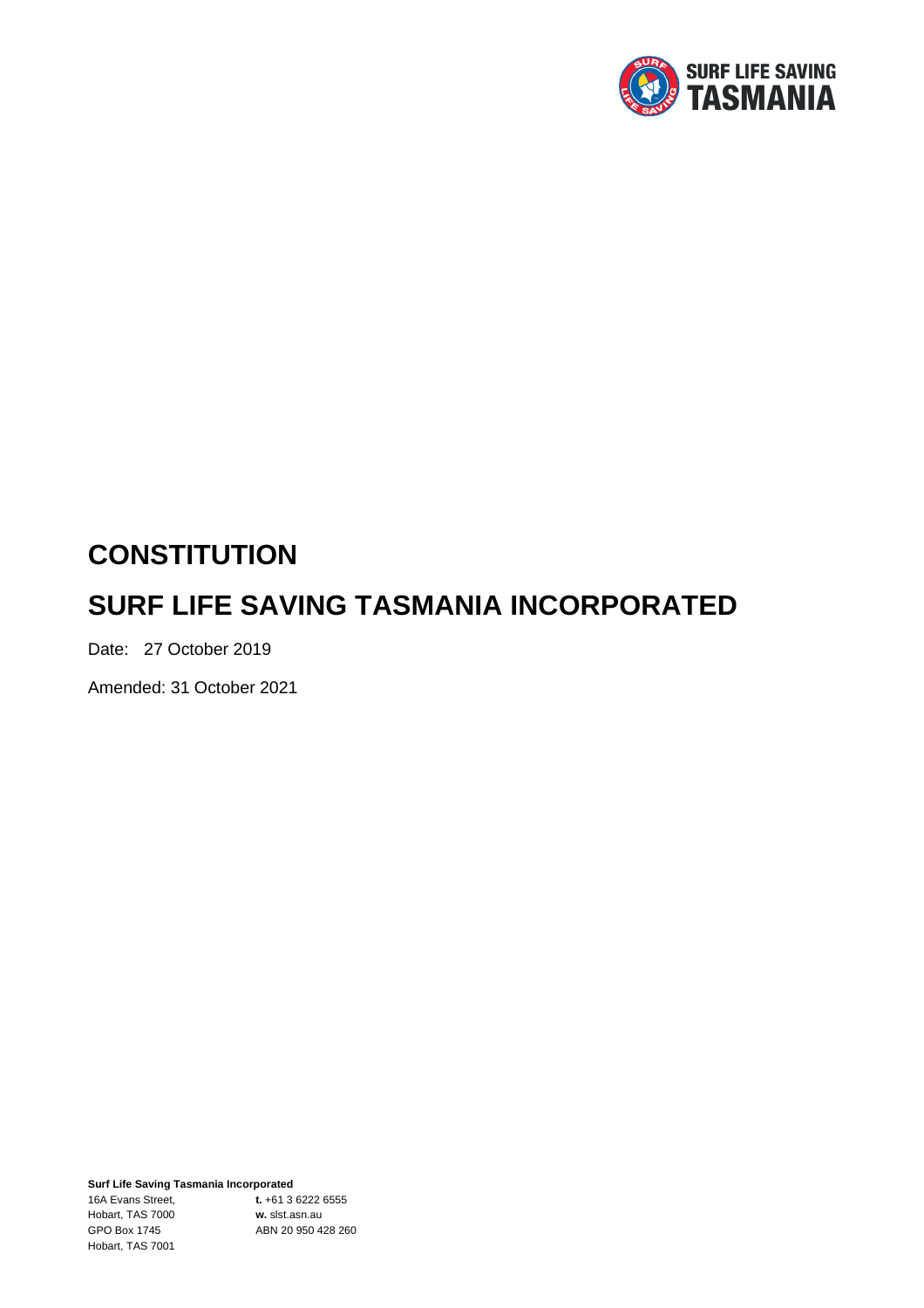TABLE OF CONTENTS

| 1. |      |  |  |
|----|------|--|--|
|    | 1.1  |  |  |
|    | 1.2  |  |  |
|    | 1.3  |  |  |
| 2. |      |  |  |
|    | 2.1  |  |  |
|    | 2.2  |  |  |
|    | 2.3  |  |  |
| 3. |      |  |  |
|    | 3.1  |  |  |
|    | 3.2  |  |  |
| 4. |      |  |  |
|    | 4.1  |  |  |
|    | 4.2  |  |  |
|    | 4.3  |  |  |
| 5. |      |  |  |
|    | 5.1  |  |  |
|    | 5.2  |  |  |
|    | 5.3  |  |  |
|    | 5.4  |  |  |
|    | 5.5  |  |  |
|    | 5.6  |  |  |
|    | 5.7  |  |  |
|    | 5.8  |  |  |
|    | 5.9  |  |  |
|    | 5.10 |  |  |
| 6. |      |  |  |
|    | 6.1  |  |  |
|    | 6.2  |  |  |
|    | 6.3  |  |  |
| 7. |      |  |  |
|    | 7.1  |  |  |
|    | 7.2  |  |  |
| 8. |      |  |  |
|    | 8.1  |  |  |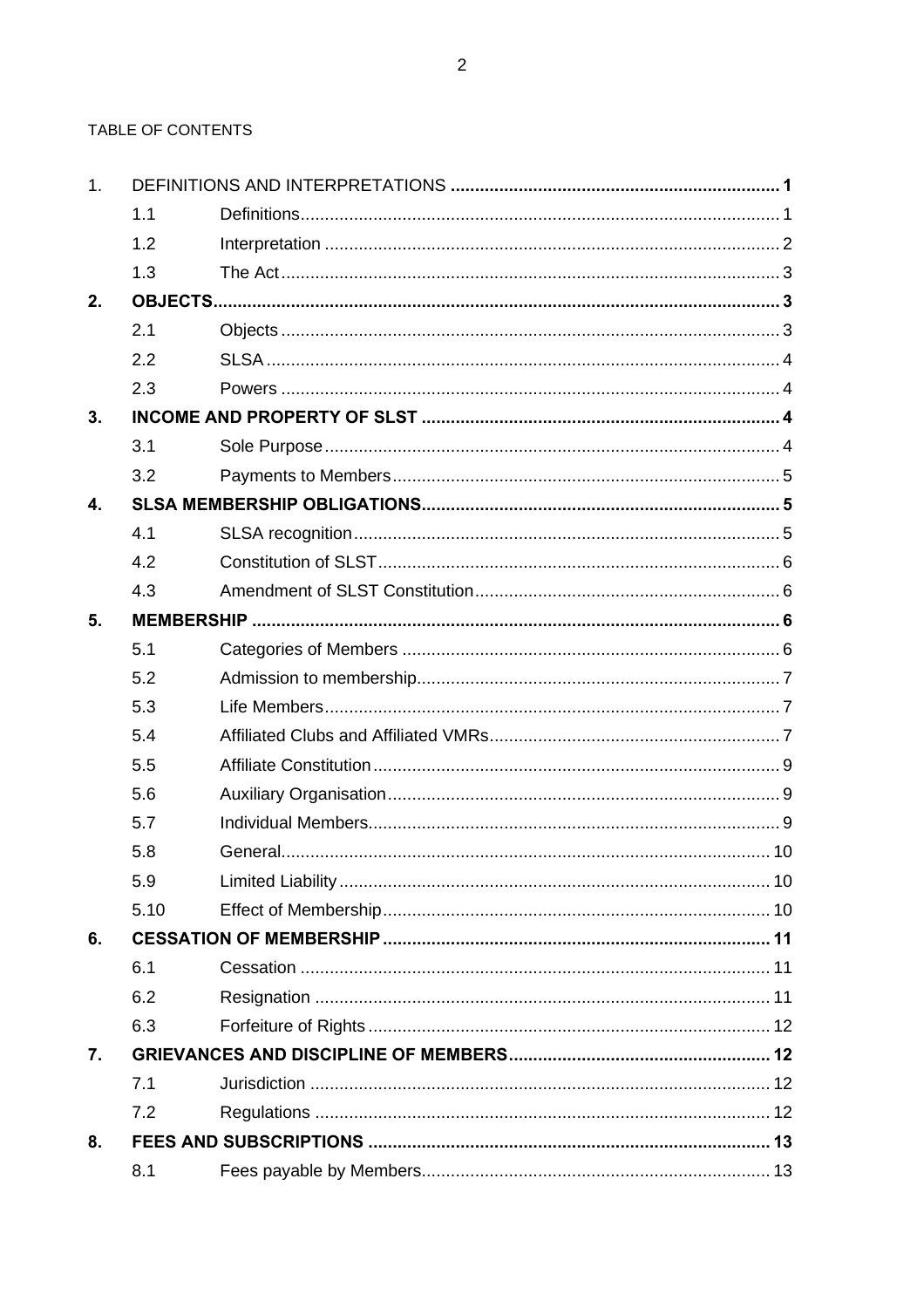|     | 8.2   |                                                                      |  |
|-----|-------|----------------------------------------------------------------------|--|
| 9.  |       |                                                                      |  |
|     | 9.1   |                                                                      |  |
|     | 9.2   |                                                                      |  |
|     | 9.3   |                                                                      |  |
|     | 9.4   |                                                                      |  |
|     | 9.5   |                                                                      |  |
|     | 9.6   | Written notice of cancellation or postponement of General Meeting 15 |  |
|     | 9.7   |                                                                      |  |
|     | 9.8   | Number of clear days for postponement of General Meeting 15          |  |
|     | 9.9   |                                                                      |  |
|     | 9.10  |                                                                      |  |
|     | 9.11  |                                                                      |  |
|     | 9.12  |                                                                      |  |
| 10. |       |                                                                      |  |
|     | 10.1  |                                                                      |  |
|     | 10.2  |                                                                      |  |
|     | 10.3  |                                                                      |  |
|     | 10.4  |                                                                      |  |
|     | 10.5  |                                                                      |  |
|     | 10.6  |                                                                      |  |
|     | 10.7  |                                                                      |  |
|     | 10.8  |                                                                      |  |
|     | 10.9  |                                                                      |  |
|     | 10.10 |                                                                      |  |
|     | 10.11 |                                                                      |  |
|     | 10.12 |                                                                      |  |
|     | 10.13 |                                                                      |  |
|     | 10.14 |                                                                      |  |
|     | 10.15 |                                                                      |  |
| 11. |       |                                                                      |  |
|     | 11.1  |                                                                      |  |
|     | 11.2  |                                                                      |  |
| 12. |       |                                                                      |  |
|     | 12.1  |                                                                      |  |
|     | 12.2  |                                                                      |  |
|     | 12.3  |                                                                      |  |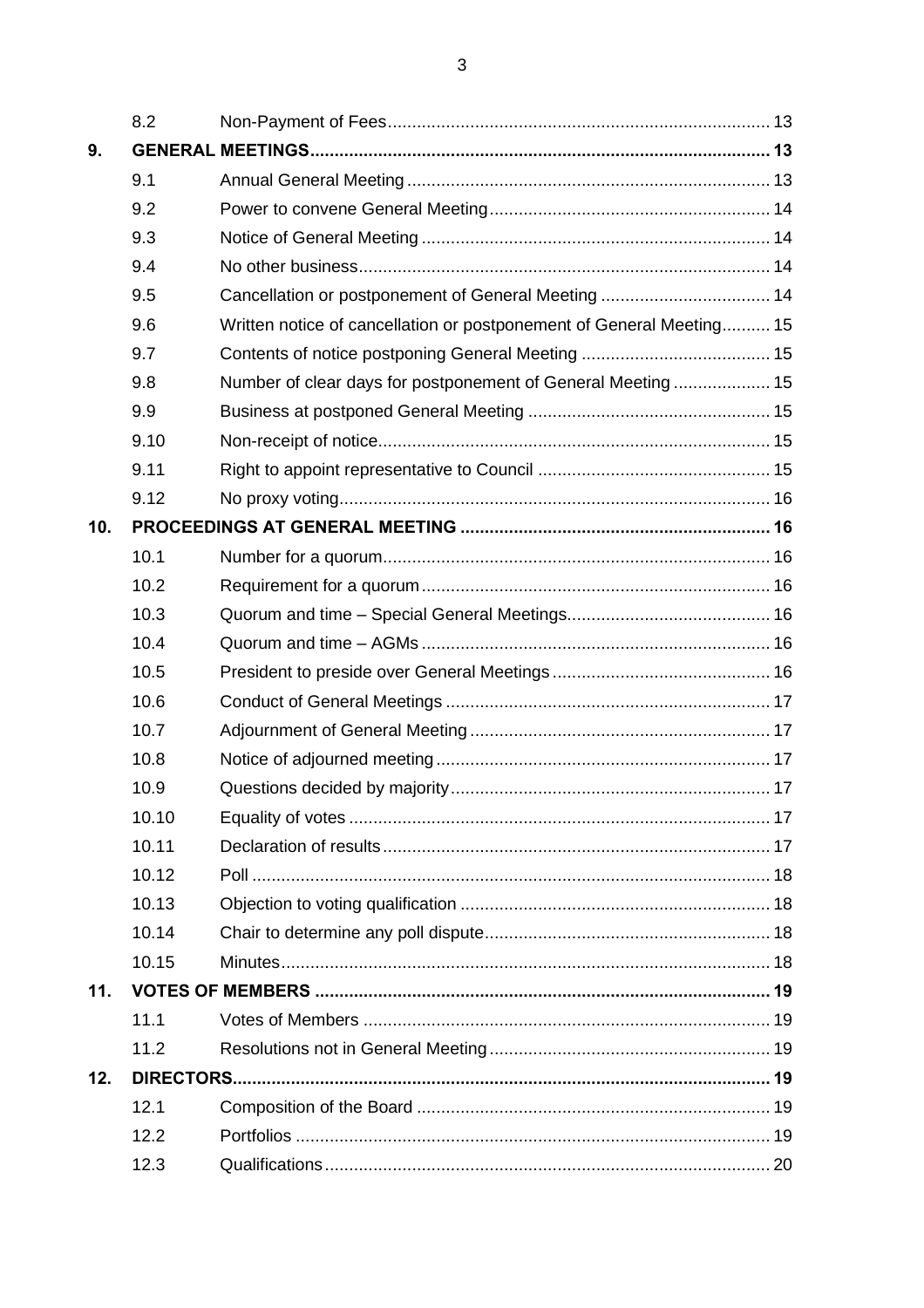|     | 12.4  |  |
|-----|-------|--|
|     | 12.5  |  |
|     | 12.6  |  |
| 13. |       |  |
|     | 13.1  |  |
|     | 13.2  |  |
|     | 13.3  |  |
|     | 13.4  |  |
|     | 13.5  |  |
| 14. |       |  |
|     | 14.1  |  |
|     | 14.2  |  |
|     | 14.3  |  |
| 15. |       |  |
|     | 15.1  |  |
|     | 15.2  |  |
|     | 15.3  |  |
| 16. |       |  |
|     | 16.1  |  |
|     | 16.2  |  |
|     | 16.3  |  |
|     | 16.4  |  |
|     | 16.5  |  |
| 17. |       |  |
|     | 17.1  |  |
|     | 17.2  |  |
|     | 17.3  |  |
|     | 17.4  |  |
|     | 17.5  |  |
|     | 17.6  |  |
|     | 17.7  |  |
|     | 17.8  |  |
|     | 17.9  |  |
|     | 17.10 |  |
| 18. |       |  |
|     | 18.1  |  |
|     | 18.2  |  |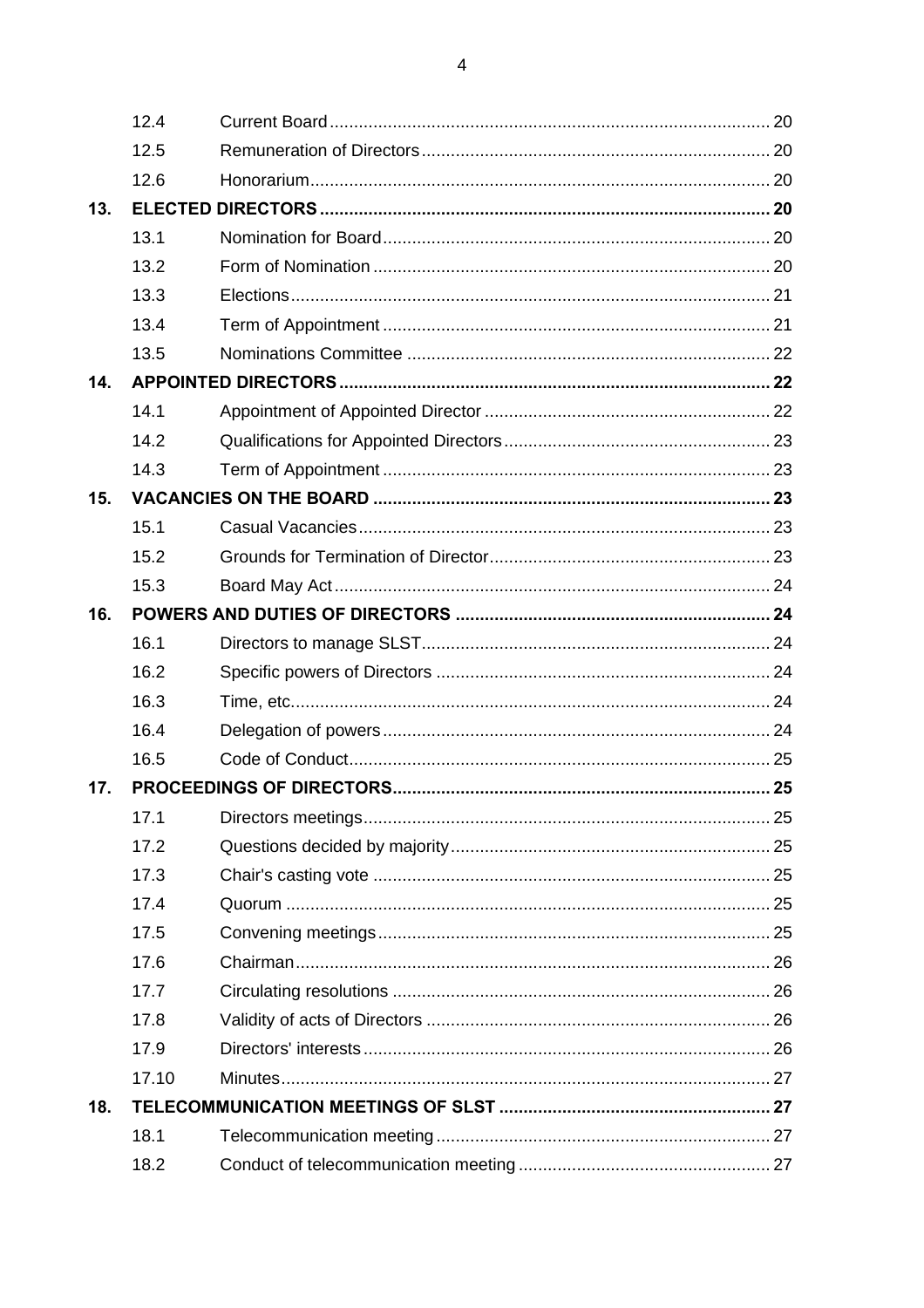| 19. |      |  |  |
|-----|------|--|--|
|     | 19.1 |  |  |
|     | 19.2 |  |  |
|     | 19.3 |  |  |
|     | 19.4 |  |  |
|     | 19.5 |  |  |
| 20. |      |  |  |
| 21. |      |  |  |
|     | 21.1 |  |  |
|     | 21.2 |  |  |
|     | 21.3 |  |  |
| 22. |      |  |  |
|     | 22.1 |  |  |
|     | 22.2 |  |  |
|     | 22.3 |  |  |
| 23. |      |  |  |
| 24. |      |  |  |
|     | 24.1 |  |  |
|     | 24.2 |  |  |
|     | 24.3 |  |  |
|     | 24.4 |  |  |
| 25. |      |  |  |
|     | 25.1 |  |  |
|     | 25.2 |  |  |
|     | 25.3 |  |  |
|     | 25.4 |  |  |
|     | 25.5 |  |  |
| 26. |      |  |  |
|     | 26.1 |  |  |
|     | 26.2 |  |  |
|     | 26.3 |  |  |
| 27. |      |  |  |
|     | 27.1 |  |  |
|     | 27.2 |  |  |
| 28. |      |  |  |
| 29. |      |  |  |
|     | 29.1 |  |  |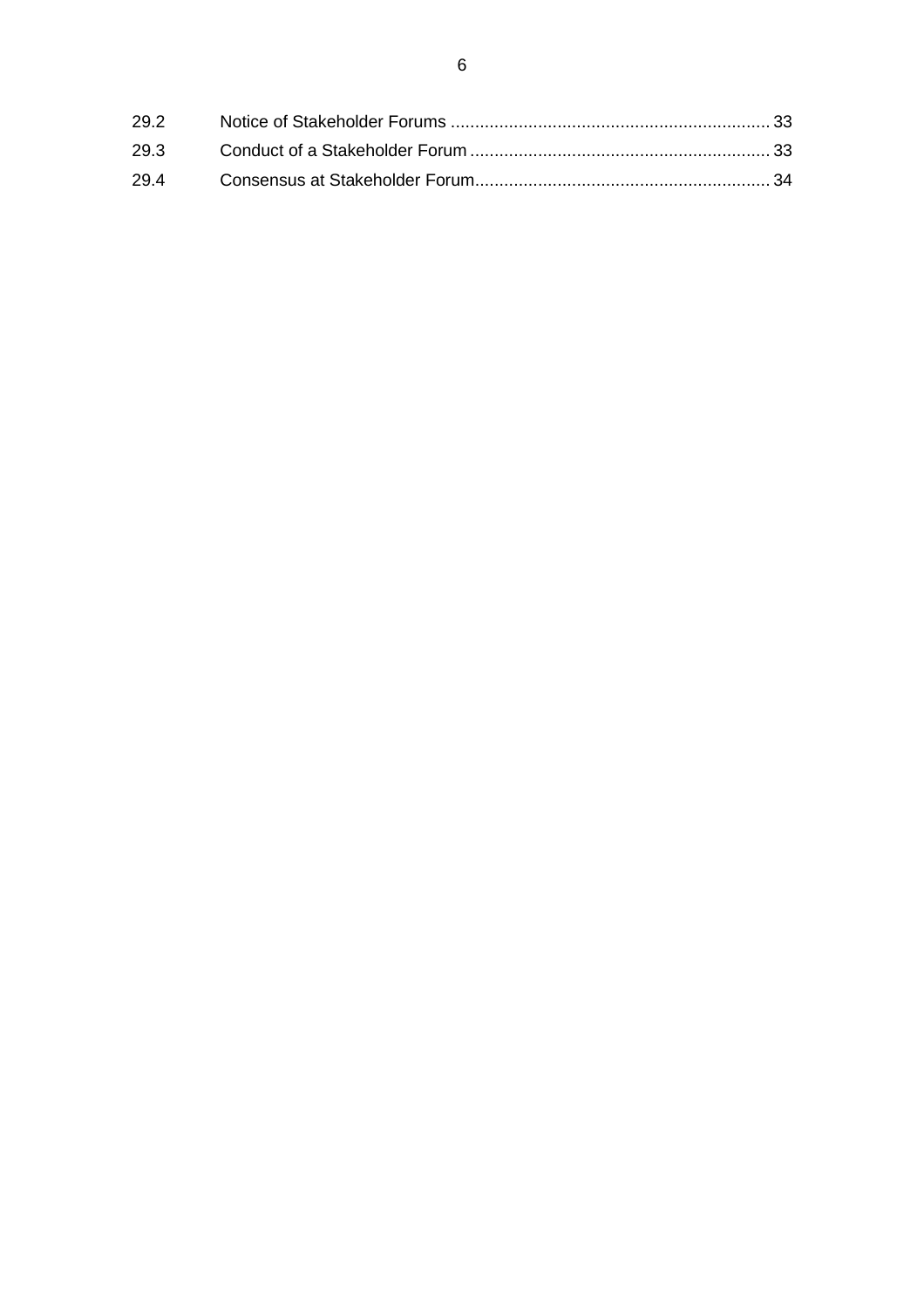#### 1. **DEFINITIONS AND INTERPRETATIONS**

#### **1.1 Definitions**

In this Constitution unless the context requires otherwise:

**Act** means the *Associations Incorporation Act 1964* (Tas).

**Affiliate** means and includes Affiliated Clubs and Affiliated VMRs.

**Affiliated Clubs** means a Surf Life Saving Club Registered, as a Member with SLST.

**Affilated VMR** means a Volunteer Marine Rescue Unit recognised, and Registered, as a Member with SLST**.**

**AGM** or **Annual General Meeting** means the annual General Meeting of SLST required to be held by SLST in each calendar year.

**Appointed Director** means a Director appointed under **clause 14**.

**Auxiliary organisation** means an organisation with aims and objects complementary to or supportive of any or all of SLST's Objects and which is admitted to membership of SLST under **clause 5.6**.

**Board** or **Directors** means all or some of the Directors of SLST acting as a board.

**Chief Executive Officer** or **CEO** means a person appointed as chief executive officer of SLST by the Board under **clause 19**.

**Committee** means a committee established by the Board under **clause 21**.

**Constitution** means this Constitution as amended from time to time, and a reference to a particular clause is a reference to a clause of this Constitution.

**Council** means the body comprised of the representatives of Affiliates appointed under **clause 9.11**.

**Director** means a director of SLST and includes Elected Directors and Appointed Directors.

**Elected Director** means a Director of SLST elected under **clause 13**.

**General Meeting** means a general meeting of Members.

**Individual Member** means a person who is a registered financial member of an Auxiliary Organisation or an Affiliate who is admitted to membership of SLST under **clauses 5.2** and **5.7**.

**ILS** means the International Lifesaving Federation.

**Life Member** means a Member admitted to SLST under **clause 5.3**.

**Member** means a member of SLST under **clause 5**.

**Objects** mean the objects of SLST in **clause 2.1**.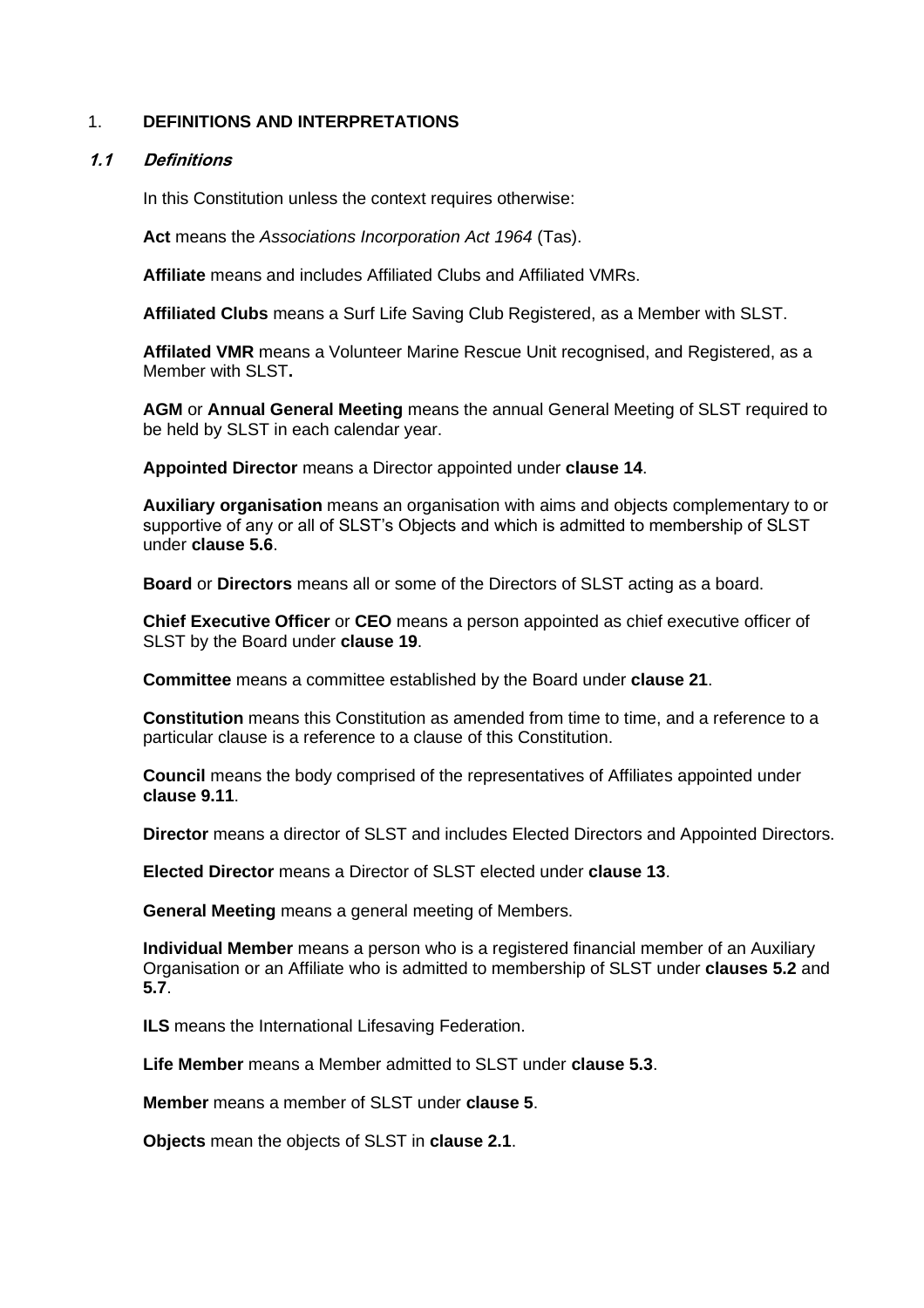**Official Position** means, in connection with any Affiliate or Auxiliary Organisation a person who:

- (a) is an employee, or holds a position, whether elected or appointed, as president, vice president, chairman, deputy chairman, secretary, treasurer, director or equivalent, of that Affiliate or Auxiliary Organisation or a body corporate or organisation which is owned or controlled by, or has, directly or indirectly, a material ownership or financial interest in that Affiliate or Auxiliary Organisation; or
- (b) has, directly or indirectly, a material ownership or financial interest in that Affiliate or Auxiliary organisation.

**President** means a person elected as President of SLST **clause 13.3**.

**Public Officer** means a person appointed as public officer under **clause 20**.

**Registration** means registration or affiliation of a Member, such registration being in the form of a signed application form and, in the case of Individual Members, their consent to membership of SLST as required by **clause 5.2**. Registered has a corresponding meaning.

**Regulation** means a Regulation made under **clauses 7.2** and/or **22**.

**SLSA** means Surf Life Saving Australia Limited.

**SLSA constitution** means the constitution of SLSA and includes any regulations and/or policies made by SLSA in force from time to time.

**SLST** means Surf Life Saving Tasmania Incorporated ABN 20 950 428 260.

**Special Resolution** means a resolution that must be passed by a majority of 75% of votes exercisable by Members present and entitled to vote at the relevant General Meeting in accordance with this Constitution and/or the Act.

**Surf Lifesaving** means "Surf Lifesaving" as recognised by SLSA and/or ILS from time to time.

#### **1.2 Interpretation**

In this Constitution unless the context requires otherwise:

- (a) (**presence of a Member**) a reference to a Member present at a General Meeting means the Member present in person or by proxy, attorney or Representative;
- (b) (**document**) a reference to a document or instrument includes any amendments made to it from time to time and, unless the contrary intention appears, includes a replacement;
- (c) (**gender**) words importing any gender include all other genders;
- (d) (**person**) the word person includes a firm, a body corporate, a partnership, a joint venture, an unincorporated body or association or an authority;
- (e) (**successors**) a reference to an organisation includes a reference to its successors;
- (f) (**singular includes plural**) the singular includes the plural and vice versa;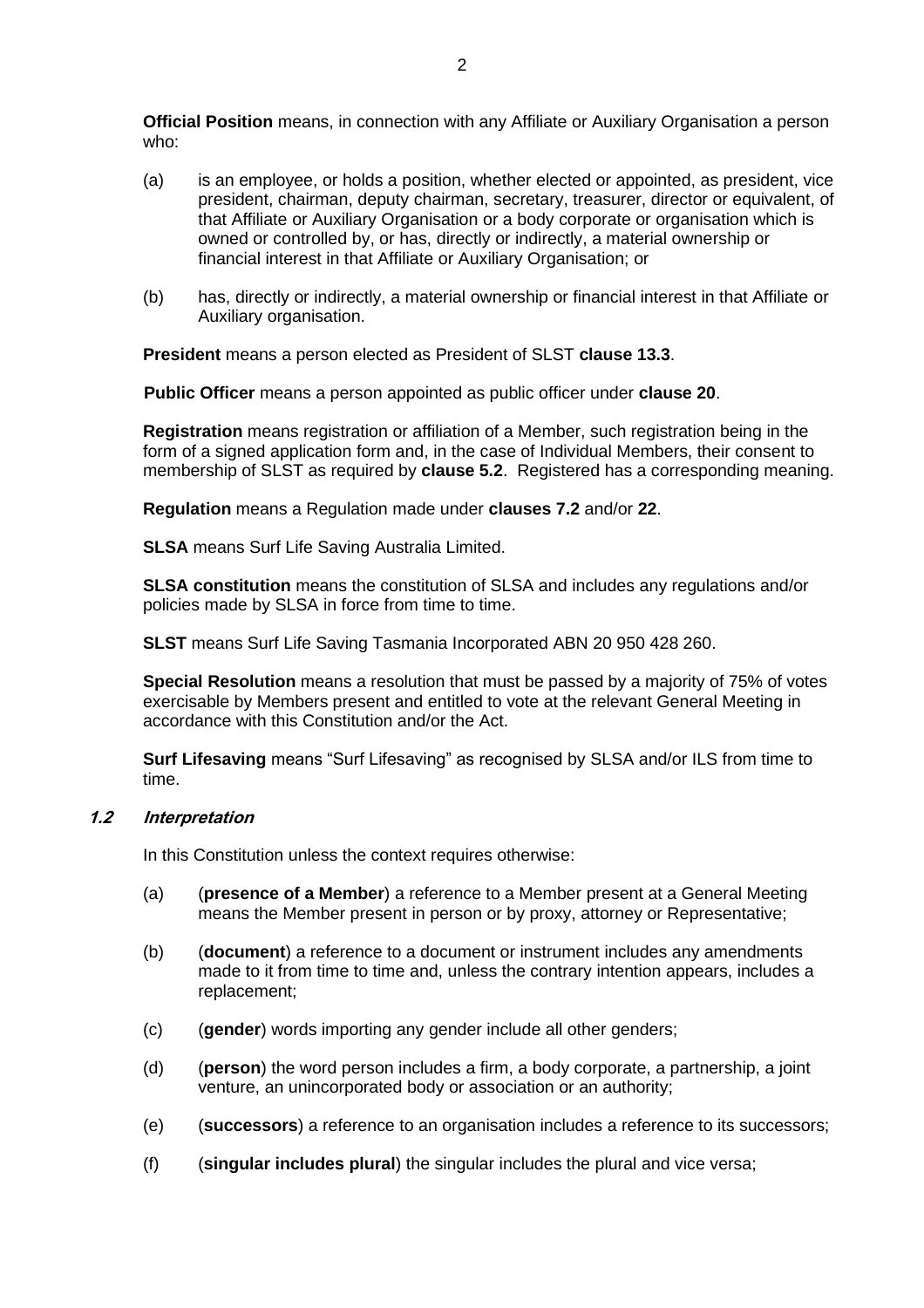- (g) (**instruments**) a reference to a law includes regulations and instruments made under it;
- (h) (**amendments to legislation**) a reference to a law or a provision of a law includes amendments, re-enactments or replacements of that law or the provision, whether by a State or Territory or the Commonwealth or otherwise;
- (i) (**include**) the words include, includes, including and for example are not to be interpreted as words of limitation;
- (j) (**signed**) where, by a provision of this Constitution, a document including a notice is required to be signed, that requirement may be satisfied in relation to an electronic communication of the document in any manner permitted by law or by any State or Territory or Commonwealth law relating to electronic transmissions or in any other manner approved by the Directors;
- (k) (**writing**) writing and written includes printing, typing and other modes of reproducing words in a visible form including, without limitation, any representation of words in a physical document or in an electronic communication or form or otherwise; and
- (l) (**headings**) headings are inserted for convenience and do not affect the interpretation of this Constitution.

# **1.3 The Act**

- (a) In this Constitution, unless the context requires otherwise, an expression has, in a provision of this Constitution that deals with a matter dealt with by a particular provision of the Act, the same meaning as in that provision of the Act.
- (b) The model rules created under section 16 of the Act are expressly excluded, modified and displaced by this Constitution and accordingly do not apply to SLST.

# **2. OBJECTS**

# **2.1 Objects**

SLST is a charitable organisation established solely for these Objects. The Objects of SLST are to:

- (a) participate as a member of Surf Life Saving Australia Limited (**SLSA**) through and by which surf lifesaving and the protection and preservation of life in the aquatic environment can be conducted, encouraged, promoted, advanced and administered;
- (b) conduct, encourage, promote and administer surf lifesaving and SLST as a beneficial, volunteer, member-based, community service, charity and emergency service throughout, and for the safety and protection of the community in Tasmania];
- (c) at all times promote mutual trust and confidence within SLST in pursuit of these Objects;
- (d) promote the economic, community and emergency service success, strength and stability of SLST;
- (e) affiliate and otherwise liaise with SLSA in the pursuit of these Objects;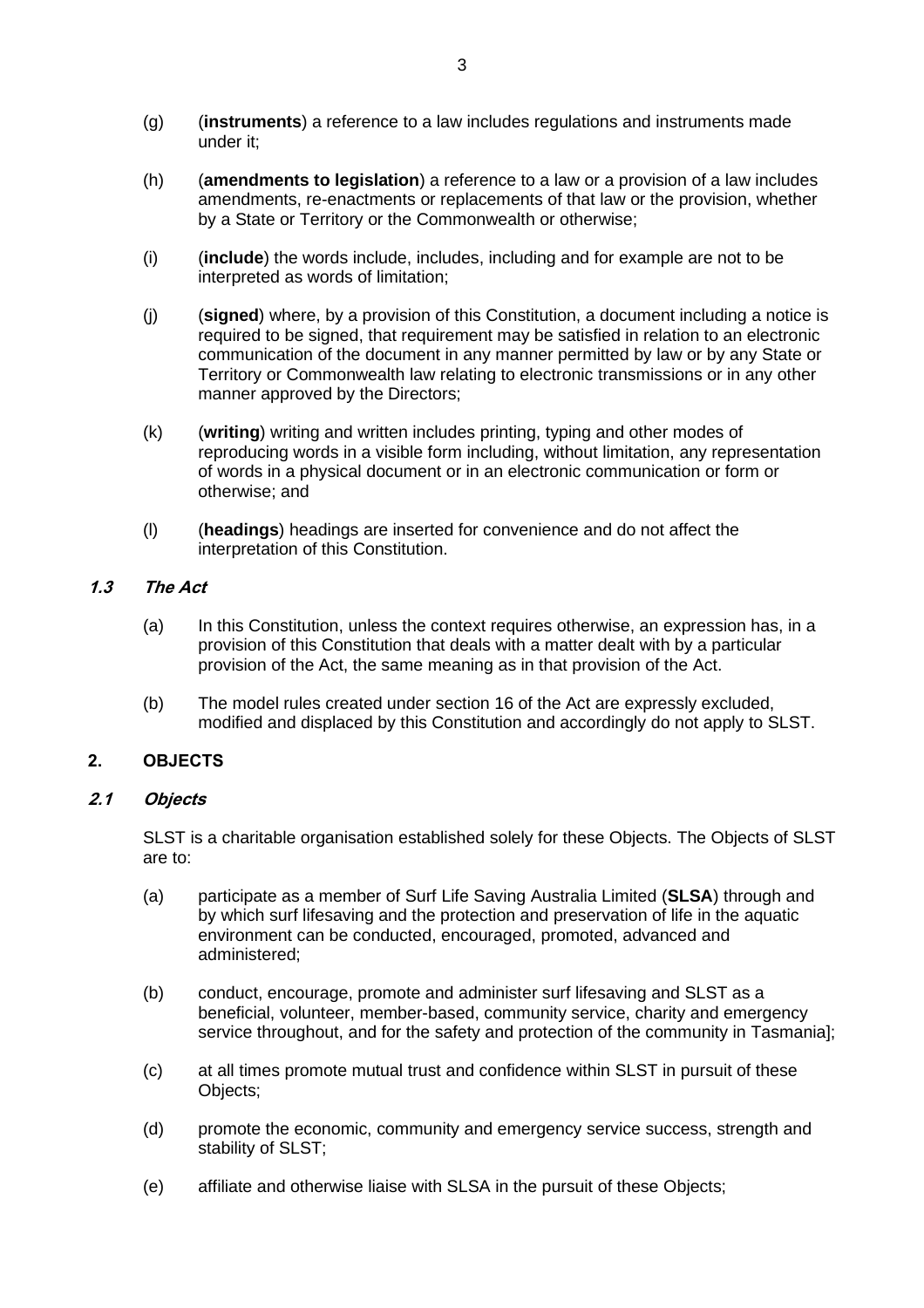- (f) conduct, encourage, promote and advance the relief of human distress in the aquatic environment through and by the application and provision of lifesaving standards, equipment, techniques and awards;
- (g) conduct, encourage, promote and advance aquatic safety and management and the protection and preservation of life in the aquatic environment in Tasmania;
- (h) use and protect the Intellectual Property in pursuit of these Objects;
- (i) apply the property and capacity of SLST solely towards the fulfilment of these Objects;
- (j) conduct, encourage, promote and advance education and research in, surf lifesaving standards, equipment, techniques and awards to improve and safeguard the use of the aquatic environment and the protection and safety of the community;
- (k) have regard to the public safety and protection and the public interest in its operations;
- (l) ensure that promotion and protection of the aquatic environment in Tasmania are considered in all activities conducted by SLST;
- (m) promote the health, safety and protection of the public and all users of the aquatic environment in Tasmania;
- (n) establish, grant and support awards in honourable public recognition of meritorious rescues from the sea, deeds of exceptional bravery from time to time performed in the course of promoting the health, safety and protection of the public; and
- (o) undertake and or do all such things or activities which are necessary, incidental or conducive to the advancement of these objects.

# **2.2 SLSA**

Subject to any applicable law, SLST must:

- (a) comply with, and do everything within its power to enforce compliance with, the SLSA constitution; and
- (b) represent Tasmania's interest in, and co-operate with, SLSA in all matters relating to the organisation of national Surf Lifesaving competitions, SLST's own Surf Lifesaving competitions and Surf Lifesaving in general.

# **2.3 Powers**

Solely for furthering the Objects, SLST, in addition to any other powers it has under the Act, has the legal capacity and powers of a company limited by guarantee as set out under section 124 of the Corporations Act.

# **3. INCOME AND PROPERTY OF SLST**

#### **3.1 Sole Purpose**

The income and property of SLST will be applied only towards the promotion of the Objects.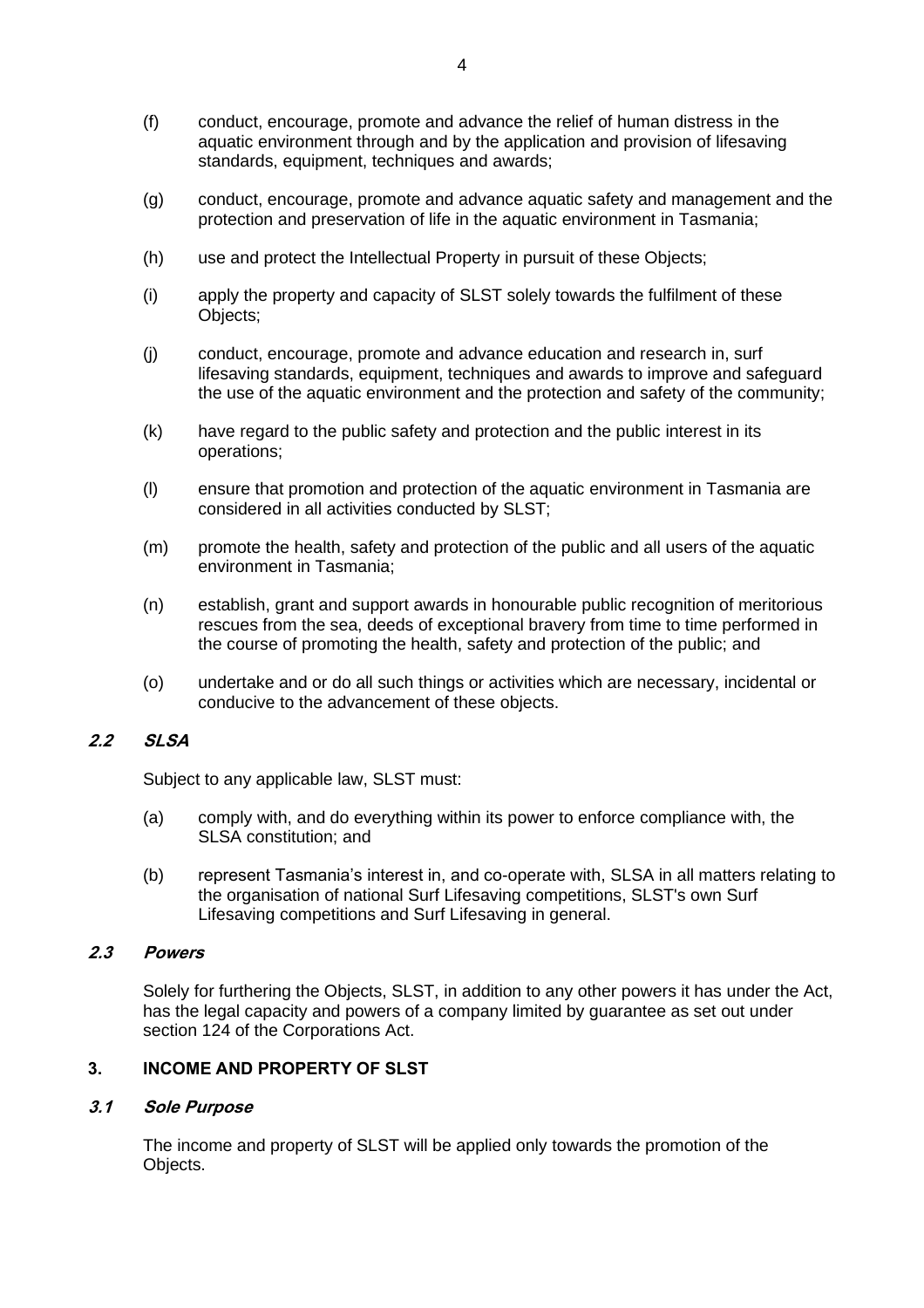#### **3.2 Payments to Members**

No income or property will be paid or transferred directly or indirectly to any Member except for payments to a Member:

- (a) in return for any services rendered or goods supplied in the ordinary and usual course of business to SLST; or
- (b) of interest at a rate not exceeding current bank overdraft rates of interest for moneys lent; or
- (c) of reasonable rent for premises let by them to SLST.

#### **4. SLSA MEMBERSHIP OBLIGATIONS**

#### **4.1 SLSA recognition**

- (a) SLSA recognises SLST as the member State Centre of SLSA for Tasmania and responsible for ensuring the efficient administration of Surf Lifesaving in Tasmania in accordance with the Objects. SLST must be and remain an incorporated legal entity.
- (b) SLST will:
	- (i) have Objects that align with SLSA's objects and do all that is reasonably necessary to enable SLSA's objects to be achieved, having regard to any legislation applicable to SLST;
	- (ii) effectively promulgate and enforce the SLSA constitution;
	- (iii) at all times act for and on behalf of the interests of SLSA, SLST, the Members and Surf Lifesaving;
	- (iv) be responsible and accountable to SLSA for fulfilling its respective obligations under SLSA's strategic plan as revised from time to time;
	- (v) provide SLSA with copies of its audited accounts, annual report and associated documents immediately following its annual general meeting;
	- (vi) provide SLSA with copies of its business plans and budgets from time to time and within 14 days of request by the SLSA board;
	- (vii) be bound by the SLSA constitution;
	- (viii) act in good faith and loyalty to maintain and enhance SLSA and Surf Lifesaving, its standards, quality and reputation for the collective and mutual benefit of the Members and Surf Lifesaving;
	- (ix) at all times operate with, and promote, mutual trust and confidence between SLSA, SLST and the Members, promoting the economic and sporting success, strength and stability of each other; and work cooperatively with each other in the pursuit of the Objects;
	- (x) maintain (by whatever means) a database of all Affiliates (including Auxiliary organisations) and Individual Members Registered with it in accordance with the SLSA constitution; and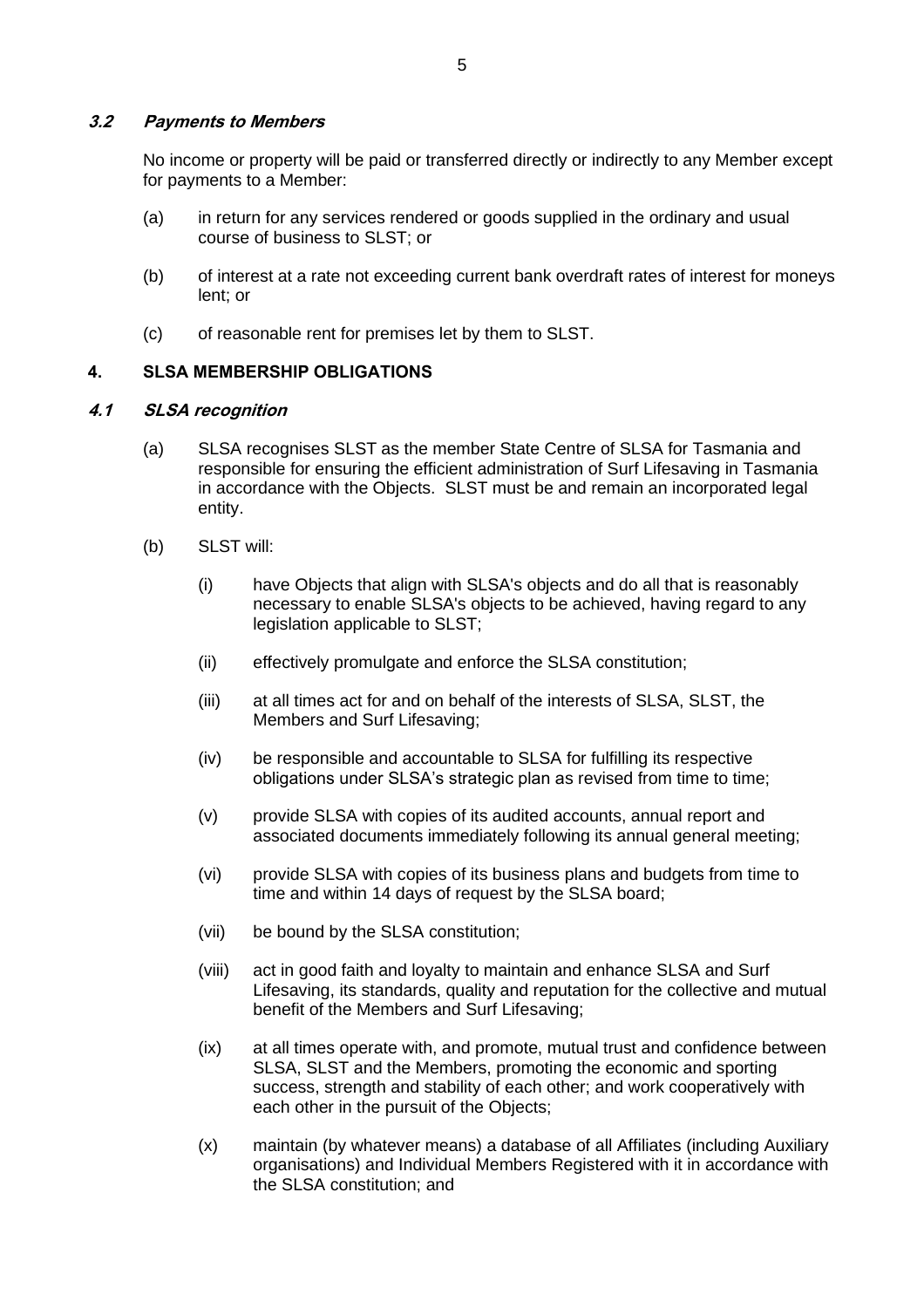- (xi) not do or permit to be done any act or thing which might adversely affect or derogate from the standards, quality and reputation of Surf Lifesaving and its maintenance and development.
- (c) SLST will:
	- (i) advise SLSA as soon as practicable of any governance, administrative, operational or financial difficulties SLST is having;
	- (ii) assist SLSA in investigating those issues; and
	- (iii) cooperate with SLSA in addressing those issues in whatever manner, including by allowing SLSA to appoint a person or persons to conduct and manage SLST's business and affairs, or to allow SLSA itself to conduct itself all or part of the business or affairs of SLST and on such conditions as SLSA considers appropriate.

# **4.2 Constitution of SLST**

- (a) SLST shall take all steps necessary to ensure this Constitution (and any amendments) conforms, to the SLSA constitution, subject to any prohibition or inconsistency in any relevant legislation.
- (b) This Constitution and any subsequent amendments to this Constitution shall be subject to the approval of SLSA.
- (c) SLSA shall approve, without delay, this Constitution and any subsequent amendments to this Constitution as may be submitted by SLST provided the amendments conform to the SLSA constitution.
- (d) If the documents do not conform to the SLSA constitution, SLST shall, without delay, take all steps necessary to address the inconsistency so that the documents conform to the SLSA constitution.
- (e) For the avoidance of doubt, if any inconsistency remains between this Constitution and the SLSA constitution, the SLSA constitution shall prevail to the extent of that inconsistency.
- (f) SLST acknowledges that SLSA may develop and implement regulations which may set out:
	- (i) the membership criteria (of SLSA) to be met by SLST; and
	- (ii) the privileges and benefits of membership of SLSA.

# **4.3 Amendment of SLST Constitution**

No addition, alteration or amendment shall be made to this Constitution unless the same has been approved by Special Resolution.

# **5. MEMBERSHIP**

# **5.1 Categories of Members**

Members of SLST shall fall into one of the following categories: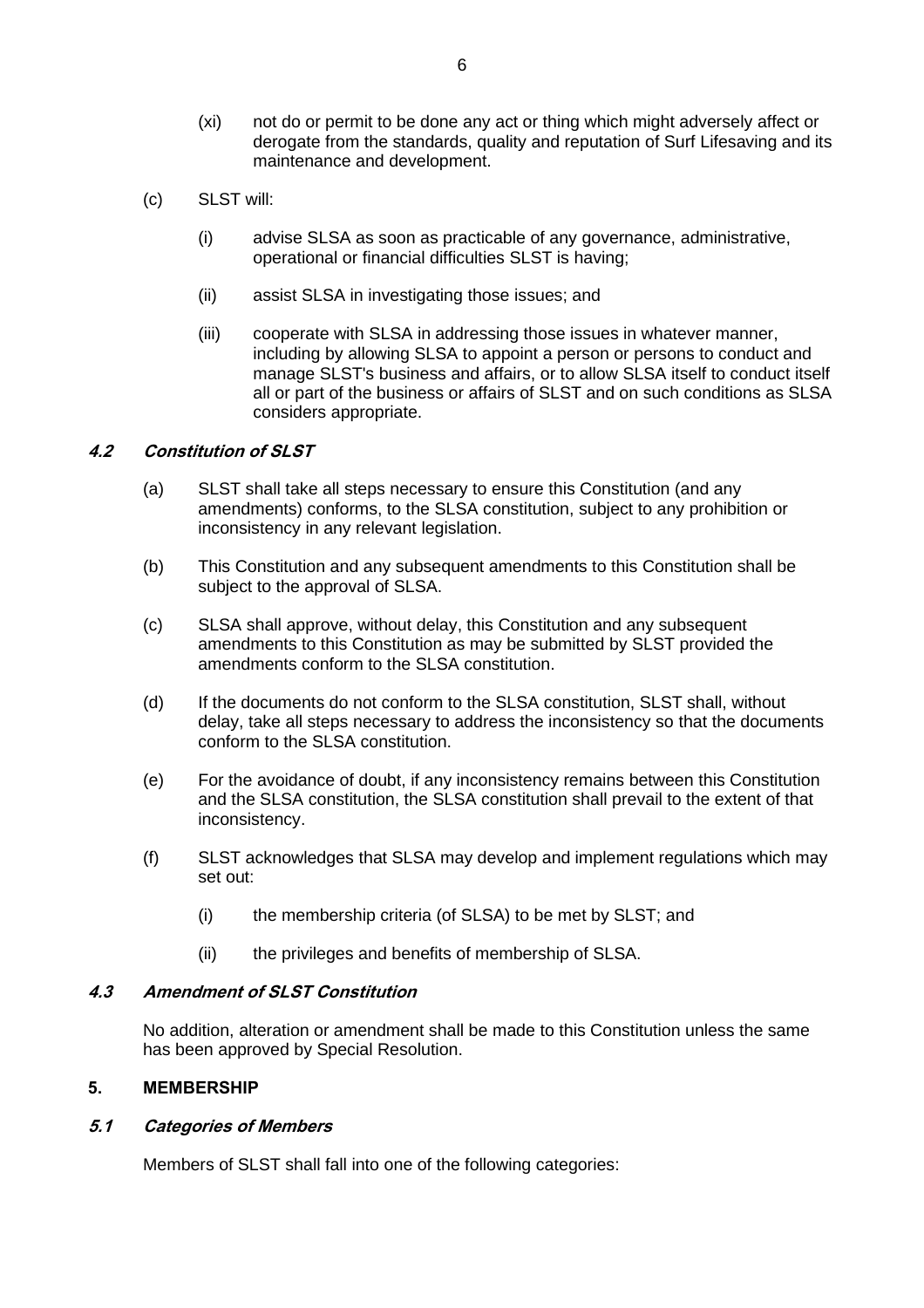- (a) Life Members;
- (b) Affiliated Clubs;
- (c) Affiliated VMRs;
- (d) Individual Members; and
- (e) Auxiliary Organisations.

#### <span id="page-12-0"></span>**5.2 Admission to membership**

A person will become a Member, and the Directors will direct the CEO to ensure the Member's name is recorded in the register of Members, only upon meeting the criteria applicable to the relevant category of membership set out in this Constitution and/or the Regulations and provided the person has signed an application in which they undertake to:

- (a) be bound by this Constitution and the Regulations of SLST (including Regulations specific to the relevant category of membership) and the SLSA constitution;
- (b) pay the fees and subscriptions determined to apply to the relevant membership category under **clause [8](#page-18-0)**; and
- (c) support SLST in the encouragement and promotion of the Objects.

# **5.3 Life Members**

- (a) Life Membership is the highest honour which can be bestowed by SLST for longstanding and valued service to Surf Lifesaving in Tasmania.
- (b) On the nomination of the Board, any individual may be elected as a Life Member at any AGM by Special Resolution, subject to **clause [5.2](#page-12-0)**.
- (c) Nominations for Life Membership shall include a written report outlining the history of services of any nominee, together with comments on the suitability of the honour.
- (d) The Regulations will set out:
	- (i) current Life Members;
	- (ii) the criteria to be met by Life Members; and
	- (iii) the privileges and benefits of Life Membership which shall include the right to receive notice and attend, but not the right to vote at, General Meetings.
- (e) Subject to **clause [5.2](#page-12-0)**, at the time of adoption of this Constitution, the Life Members of SLST shall be those persons currently recognised by SLST as Life Members.

# **5.4 Affiliated Clubs and Affiliated VMRs**

- (a) Subject to **clauses [5.2](#page-12-0)** and **[5.4\(b\)](#page-12-1)**, at the time of adoption of this Constitution, the Affiliated Clubs and Affiliated VMRs of SLST shall be those incorporated entities recognised by SLST as Affiliated Clubs and Affiliated VMRs.
- <span id="page-12-1"></span>(b) Where an applicant for Affiliate membership is not incorporated but otherwise meets the criteria for that membership the Directors may recognise that entity as an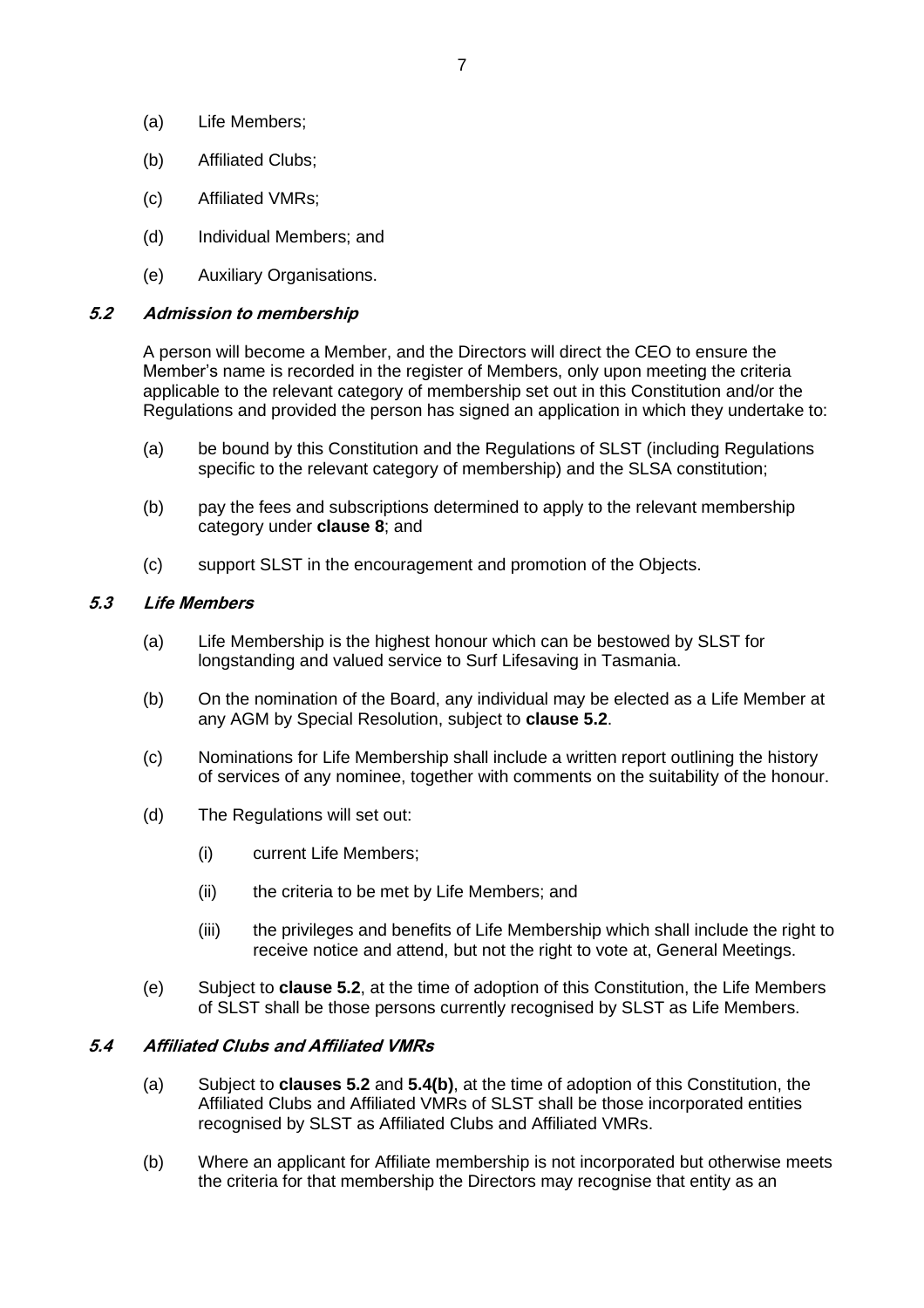Affiliate. Where the Directors do recognise an entity as an Affiliate under this clause that entity must incorporate within 12 months of recognition otherwise its membership lapses.

- (c) Affiliates will:
	- (i) have objects that align with SLST's Objects and do all that is reasonably necessary to enable SLST's Objects to be achieved;
	- (ii) effectively promulgate and enforce this Constitution and the SLSA constitution;
	- (iii) at all times act for and on behalf of the interests of SLST, the Members and Surf Lifesaving;
	- (iv) be responsible and accountable to SLST for fulfilling its respective obligations under SLST's strategic plan as revised from time to time;
	- (v) provide SLST with copies of its audited accounts, annual report and associated documents immediately following its annual general meeting;
	- (vi) provide SLST with copies of its business plans and budgets from time to time and within 14 days of request by the Board;
	- (vii) be bound by this Constitution and the SLSA constitution;
	- (viii) act in good faith and loyalty to maintain and enhance SLST and Surf Lifesaving, its standards, quality and reputation for the collective and mutual benefit of the Members and Surf Lifesaving;
	- (ix) at all times operate with, and promote, mutual trust and confidence between SLST and the Members, promoting the economic and sporting success, strength and stability of each other; and work cooperatively with each other in the pursuit of the Objects;
	- (x) maintain a database (by whatever means) of all Individual Members Registered with it in accordance with this Constitution; and
	- (xi) not do or permit to be done any act or thing which might adversely affect or derogate from the standards, quality and reputation of Surf Lifesaving and its maintenance and development.
- (d) Each Affiliate must:
	- (i) advise SLST as soon as practicable of any governance, administrative, perational or financial difficulties it is having;
	- (ii) assist SLST in investigating those issues; and
	- (iii) cooperate with SLST in addressing those issues in whatever manner, including by allowing SLST to appoint a person or persons to conduct and manage the Affiliate's business and affairs, or to allow SLST itself to conduct itself all or part of the business or affairs of the Affiliate and on such conditions as SLST considers appropriate. SLST is not obliged to act under this clause.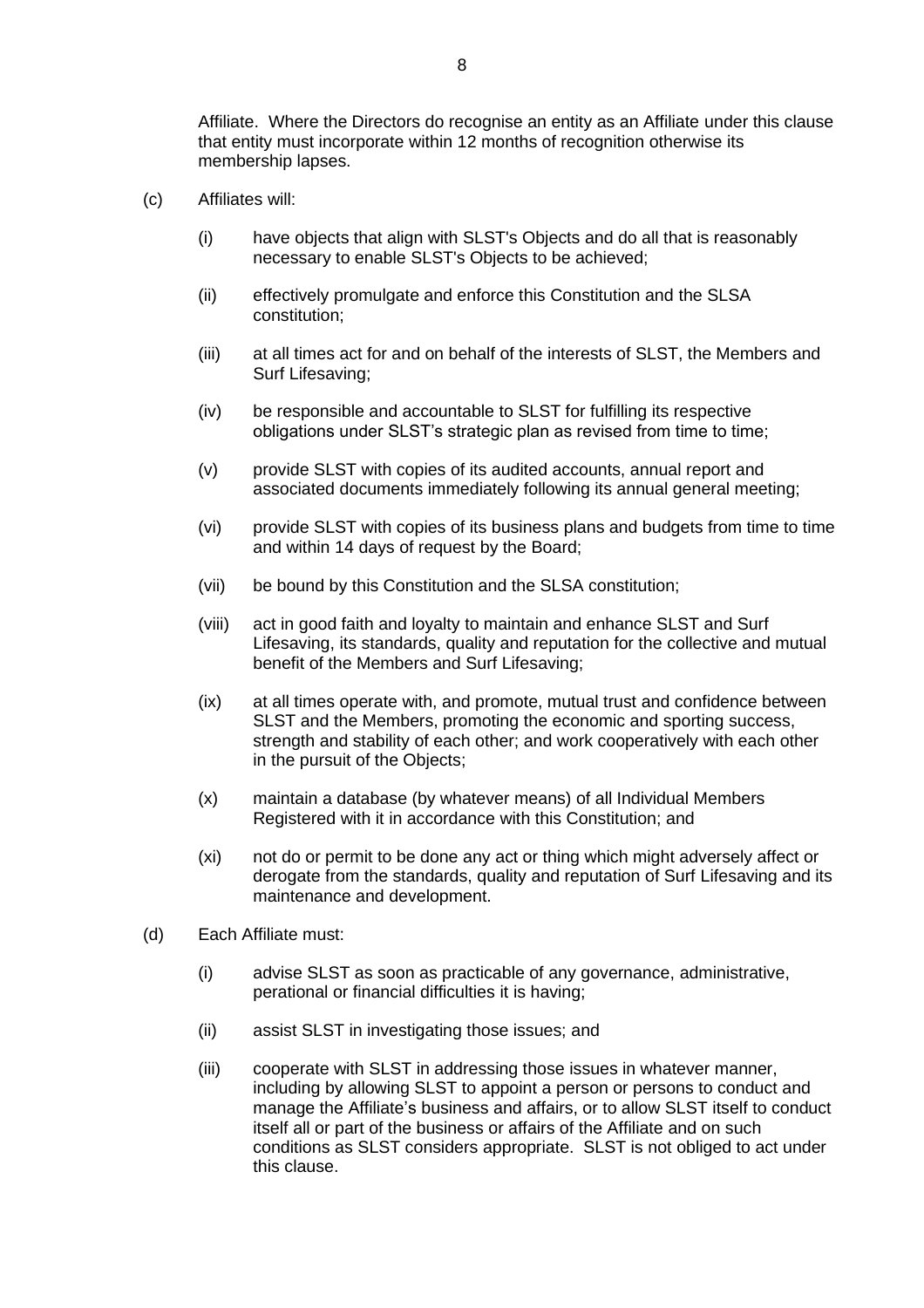#### **5.5 Affiliate Constitution**

- (a) Each Affiliate shall take all steps necessary to ensure its constitution (and any amendments) conforms, to this Constitution.
- (b) Any subsequent amendments to an Affiliate's constitution shall be subject to the approval of SLST.
- (c) SLST shall approve, without delay, any subsequent amendments to an Affiliate's constitution as may be submitted by an Affiliate provided the amendments conform to this Constitution.
- (d) If the documents do not conform to this Constitution, the Affiliate shall, without delay, take all steps necessary to address the inconsistency so that the documents conform to this Constitution.
- (e) For the avoidance of doubt, if any inconsistency remains between the Affiliate constitution and this Constitution, this Constitution shall prevail to the extent of that inconsistency.
- (f) Each Affiliate acknowledges that SLST may develop and implement Regulations which may set out:
	- (i) the membership criteria (of SLST) to be met by the Affiliate; and
	- (ii) the privileges and benefits of membership of SLST which shall include the right to receive notice and attend, and the right to vote at, General Meetings subject to and in accordance with this Constitution.

#### **5.6 Auxiliary Organisation**

- (a) Unless otherwise determined by resolution of the Directors only a legal entity may become an Auxiliary Organisation.
- (b) Auxiliary Organisation membership status may be granted by the Directors on such terms and conditions as they may see fit following formal application for such status accompanied by an up-to-date copy of the applicant's constituent documents and such other information as may be required by the Directors.
- (c) Auxiliary Organisation membership may be suspended or cancelled by the Board.
- (d) The Regulations may set out:
	- (i) the criteria to be met by Auxiliary Organisations to become or remain Members; and
	- (ii) the privileges and benefits Auxiliary Organisation membership which may include the right to receive notice and attend General Meetings, but cannot include the right to vote at General Meetings.

# <span id="page-14-1"></span><span id="page-14-0"></span>**5.7 Individual Members**

(a) No individual shall be Registered with SLST as an Individual Member except in accordance with this **clause [5.7](#page-14-0)**. The Directors may in their discretion refuse to accept a person as an Individual Member and shall not be required or compelled to provide any reason for such rejection.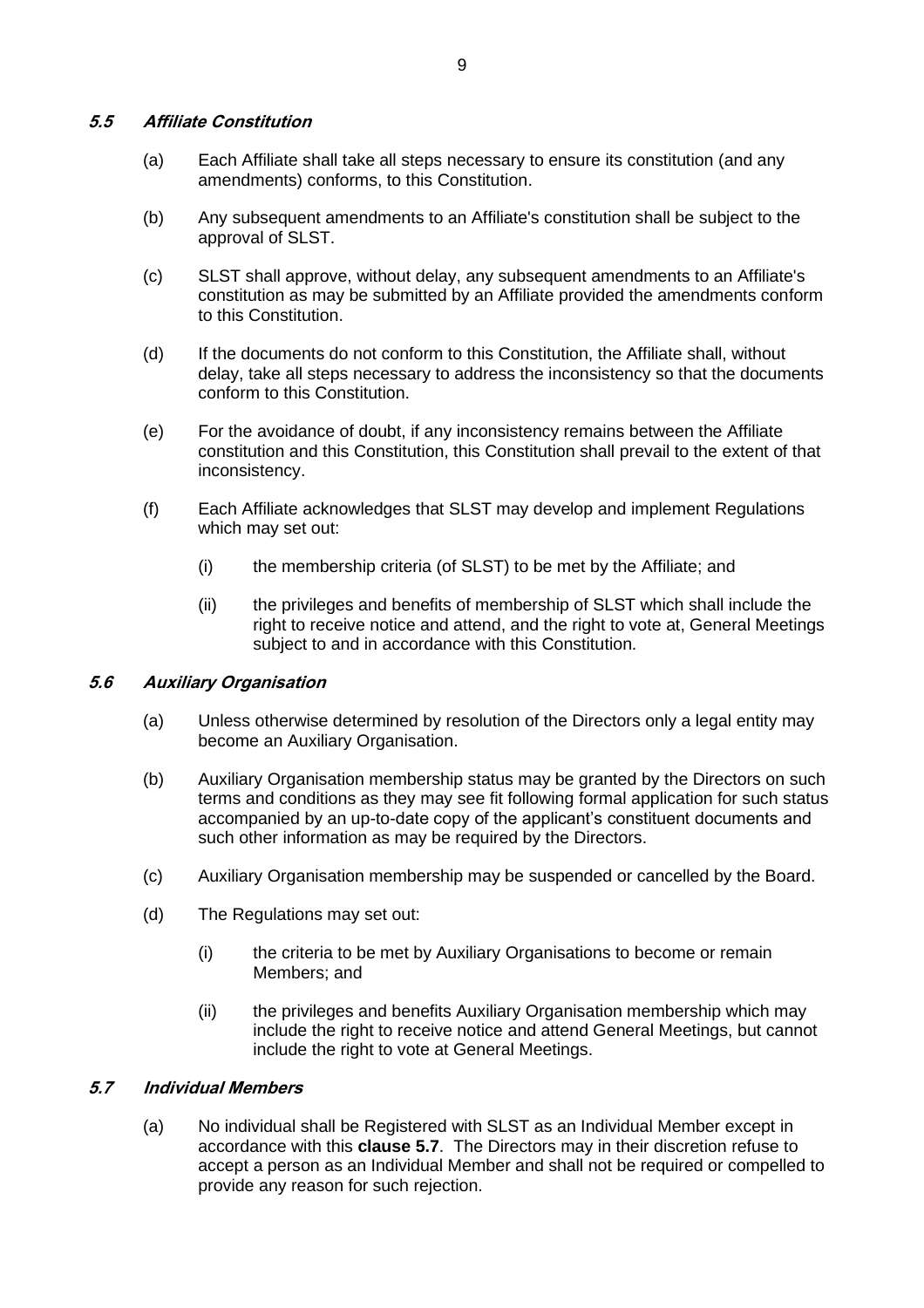- (b) Subject to **clause [5.7\(a\)](#page-14-1)** an individual that is recognised, affiliated, accredited or Registered by or with, an Affiliate or an Auxiliary Organisation will, upon Registration with the Affiliate or Auxiliary Organisation, become an Individual Member of SLST and is subject to the provisions of this Constitution.
- (c) To remain a Member, all Individual Members must:
	- (i) renew their membership, affiliation, accreditation or Registration with their Affiliate or Auxiliary Organisation in accordance with the procedures applicable from time to time;
	- (ii) otherwise remain a member, affiliated, accredited or Registered with their Affiliate or Auxiliary Organisation in accordance with the procedures applicable from time to time; and
	- (iii) pay such fees as may be prescribed by their respective Affiliate or Auxiliary Organisation in respect of their membership, affiliation, accreditation or Registration, from time to time.
- (d) In addition to the effect of membership set out in **clause [5.2](#page-12-0)**, an Individual Member is bound by, and must comply with, this Constitution, the Regulations and the SLSA constitution.
- (e) An Individual Member is entitled to any benefits of membership prescribed to apply to Individual Members in the Regulations but, shall not be entitled to receive notice of, nor attend nor vote, at General Meetings.

#### **5.8 General**

- (a) No Member whose membership ceases has any claim against SLST or the Directors for damages or otherwise arising from cessation or termination of membership and such Member expressly releases SLST and the Directors from any such claims.
- (b) Membership is personal to each Member. No Member shall, or purport to, assign the rights comprising or associated with membership to any other person and any attempt to do so shall be void.
- (c) Members must treat all staff, contractors and representatives of SLST and all other Members with respect and courtesy at all times.
- (d) Members must not act in a manner unbecoming of a Member or prejudicial to the Objects and/or interests of SLST or Surf Lifesaving.

# **5.9 Limited Liability**

Members have no liability except as set out in **clause [27](#page-37-0)**.

# **5.10 Effect of Membership**

Members acknowledge and agree that:

(a) this Constitution constitutes a contract between each of them and the Association and that they are bound by this Constitution and the By-Laws;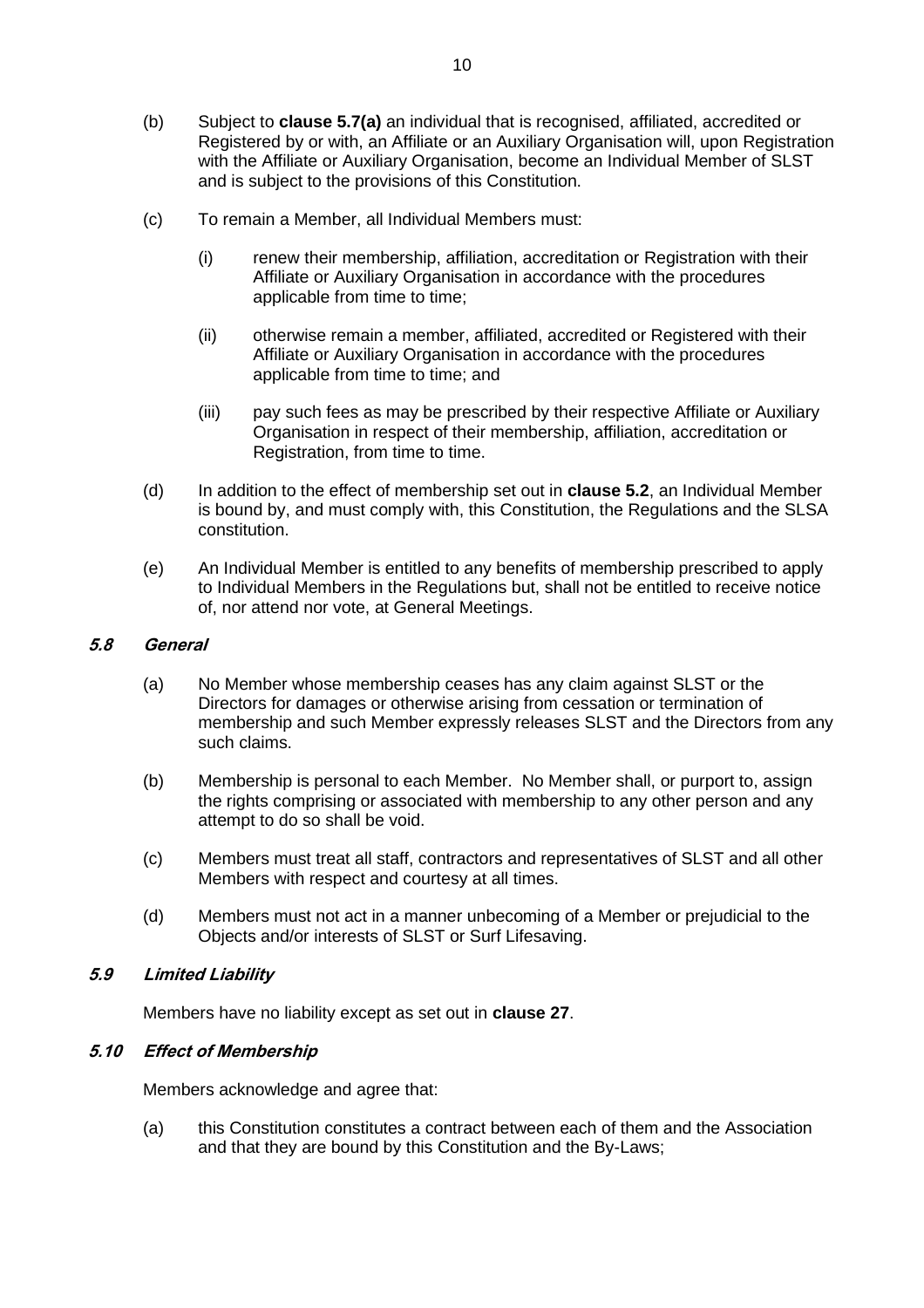- (b) they shall comply with and observe this Constitution and the By-Laws and any determination, resolution or policy which may be made or passed by the Board or any duly authorised committee;
- (c) by submitting to this Constitution and the By-Laws they are subject to the jurisdiction of the Association;
- (d) this Constitution is made in pursuit of a common purpose, namely the mutual and collective benefit of the Association, the Members and the Sport;
- (e) neither membership of the Association nor this Constitution gives rise to:
	- (i) any proprietary right of Members in, to or over the Association or its property or assets;
	- (ii) any automatic right of a Member to renewal of their membership of the Association; or
	- (iii) subject to the Act and the Association acting in good faith, the right of Members to natural justice, unless expressly provided for in this Constitution;
- (f) this Constitution and By-Laws are necessary and reasonable for promoting the Objects and particularly the advancement and protection of the Sport; and
- (g) they are entitled to all benefits, advantages, privileges and services of Association membership.

#### **6. CESSATION OF MEMBERSHIP**

#### **6.1 Cessation**

A person ceases to be a Member on:

- <span id="page-16-0"></span>(a) resignation;
- (b) death;
- (c) the termination of their Membership according to this Constitution or the Regulations;
- (d) if a body corporate, being dissolved or otherwise ceasing to exist; or
- (e) that Member no longer meeting the requirements for Membership according to this Constitution and/or the Regulations.

# **6.2 Resignation**

For the purposes of **clause [6.1\(a\)](#page-16-0)** a Member may resign as a member of SLST by giving 30 days written notice to the Board. Where an Affiliate seeks to resign as a Member of SLST the written notice must be accompanied by a copy of the special resolution passed by the Affiliate's members resolving that the Affiliate resign from SLST.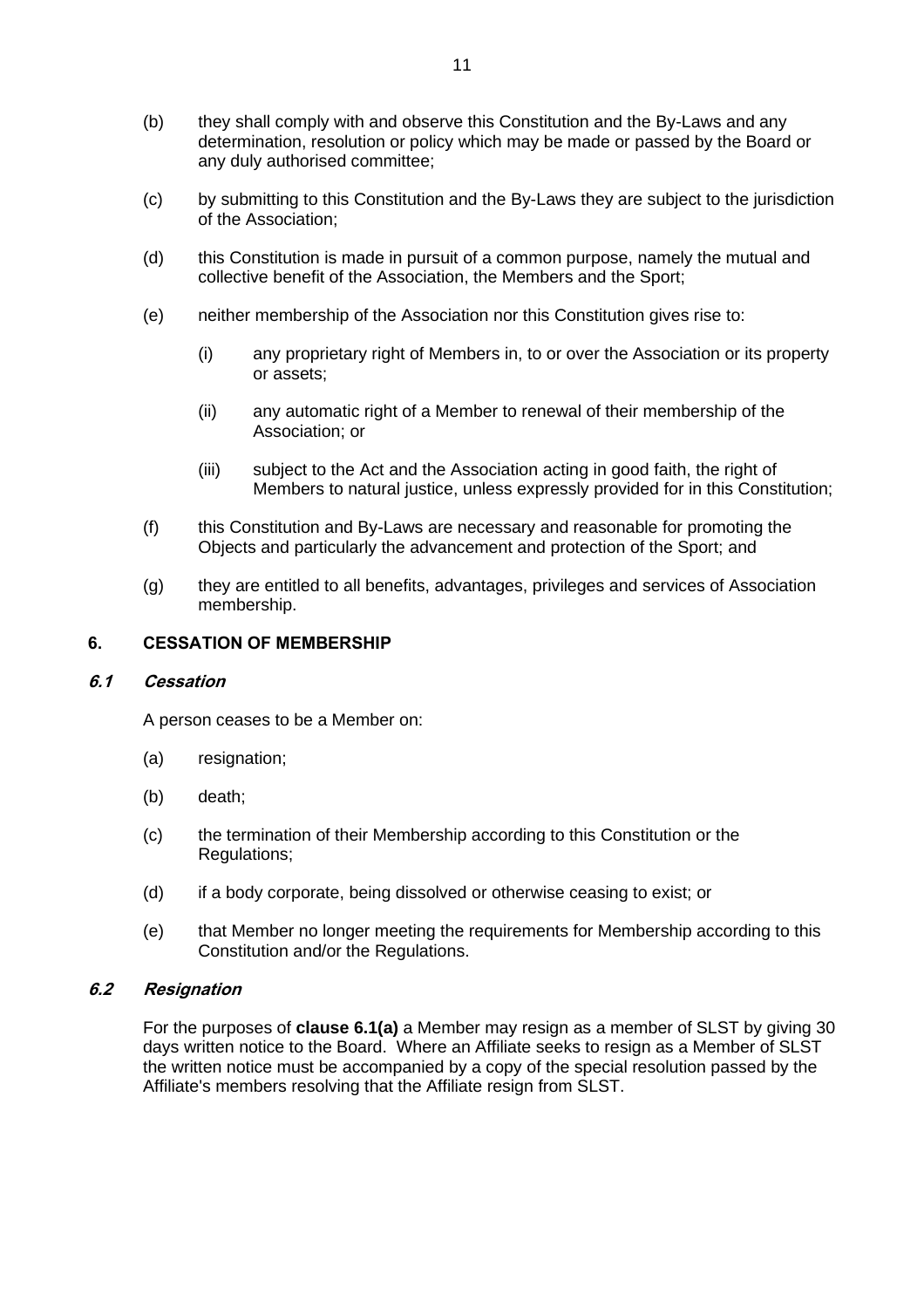# **6.3 Forfeiture of Rights**

A Member who or which ceases to be a Member shall forfeit all right in and claim upon SLST or the Directors for damages or otherwise, or claim upon its property including its intellectual property rights.

#### <span id="page-17-0"></span>**7. GRIEVANCES AND DISCIPLINE OF MEMBERS**

#### **7.1 Jurisdiction**

All Members will be subject to, and submit unreservedly to the jurisdiction, procedures, penalties and appeal mechanisms of SLST whether under the Regulations or under this Constitution or under the SLSA constitution.

#### <span id="page-17-1"></span>**7.2 Regulations**

- (a) Subject to **clause [23](#page-34-0)**, the Board adopts and applies the procedures under the SLSA constitution for the hearing and determination of:
	- (i) grievances by any Member who feels aggrieved by a decision or action of SLST (or an Affiliate or Auxiliary Organisation provided that all avenues of appeal available under the constitution of the relevant member have been exhausted); and
	- (ii) disputes between Members relating to the conduct or administration of Surf Lifesaving;
		- (A) for the discipline of Members;
		- (B) for the formation and administration of an Appeals Tribunal which must be independent of any party before it on the matter which is the subject of the appeal in question; and
		- (C) for the termination of Members.
- (b) The Board in its sole discretion may refer an allegation (which in the opinion of the Board is not vexatious, trifling or frivolous) by a complainant (including but not only a Director or a Member) that a Member has:
	- (i) breached, failed, refused or neglected to comply with a provision of this Constitution, the Regulations or any other resolution or determination of the Board or any duly authorised committee; or
	- (ii) acted in a manner unbecoming of a Member or prejudicial to the Objects and interests of SLST and/or Surf Lifesaving; or
	- (iii) prejudiced themselves, SLST or Surf Lifesaving or brought themselves, SLST or Surf Lifesaving into disrepute;

for investigation or determination either under the procedures set down in the SLSA constitution or by such other procedure and/or persons as the Board considers appropriate.

(c) During investigatory or disciplinary proceedings under this **clause [7](#page-17-0)**, a respondent, may not participate in Surf Lifesaving, pending the determination of such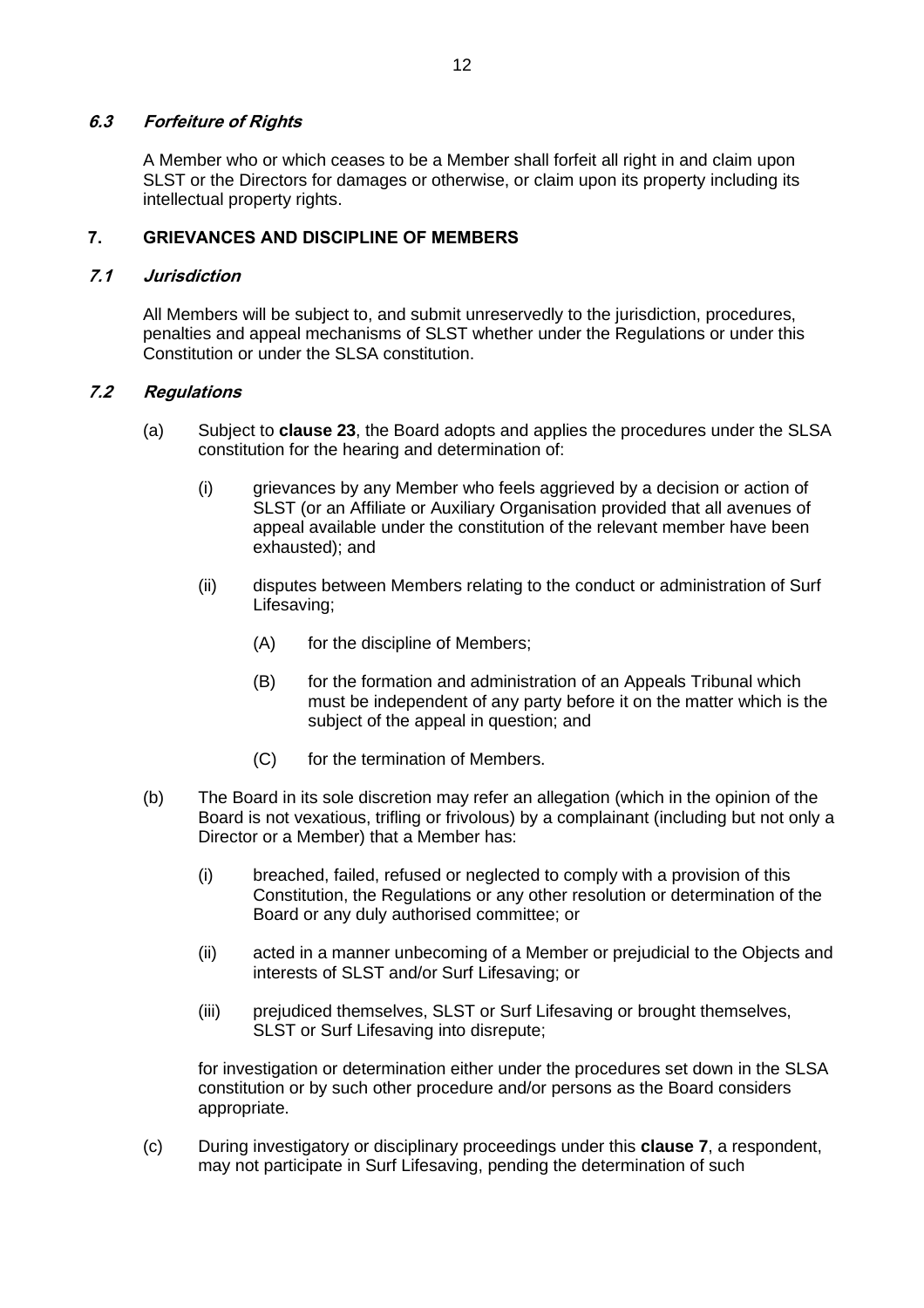proceedings (including any available appeal) unless the Board decides continued participation is appropriate having regard to the matter at hand.

(d) The Board need not act under this clause in respect of any appeal or other matter until satisfied that all avenues of appeal and/or hearing at Affiliate or Auxiliary Organisation level have been exhausted first.

# <span id="page-18-0"></span>**8. FEES AND SUBSCRIPTIONS**

#### <span id="page-18-1"></span>**8.1 Fees payable by Members**

- <span id="page-18-4"></span><span id="page-18-3"></span>(a) The Directors must determine from time to time:
	- (i) the amount (if any) payable by an applicant for membership;
	- (ii) the amount of the annual membership fee payable by each Member, or any category of Members;
	- (iii) any other amount to be paid by each Member, or any category of Members, whether of a recurrent or any other nature; and
	- (iv) the payment method and due date for payment.
- (b) Each Member must pay to SLST the amounts determined under this **clause [8](#page-18-0)** in accordance with **clause [8.1\(a\)\(](#page-18-1)iv).**

# <span id="page-18-5"></span>**8.2 Non-Payment of Fees**

- (a) Subject to **clause [8.2\(c\)](#page-18-2)** but notwithstanding any other clause of this Constitution, the right of a Member to attend and vote at a General Meeting is suspended while the payment of any subscription or other amount determined under **clause [8.1\(a\)\(i\)](#page-18-3)** or **clause [8.1\(a\)\(ii\)](#page-18-4)** is in arrears greater than 90 days.
- (b) If the Directors suspend a Member's right to attend and vote at a General Meeting under **clause 8.2(a)** there is no right of appeal in respect of such decision.
- <span id="page-18-2"></span>(c) Where a Member is in arrears greater than 90 days for any amount:
	- (i) the Board may enter an arrangement with the Member for the payment of the amount;
	- (ii) any arrangement must be disclosed to other Affiliates, but does not require their approval; and
	- (iii) **clause [8.2\(a\)](#page-18-5)** does not suspend the right of a Member to attend and vote at a General Meeting provided that the Member has not breached the arrangement.

# **9. GENERAL MEETINGS**

# **9.1 Annual General Meeting**

AGMs of SLST are to be held:

(a) according to the Act; and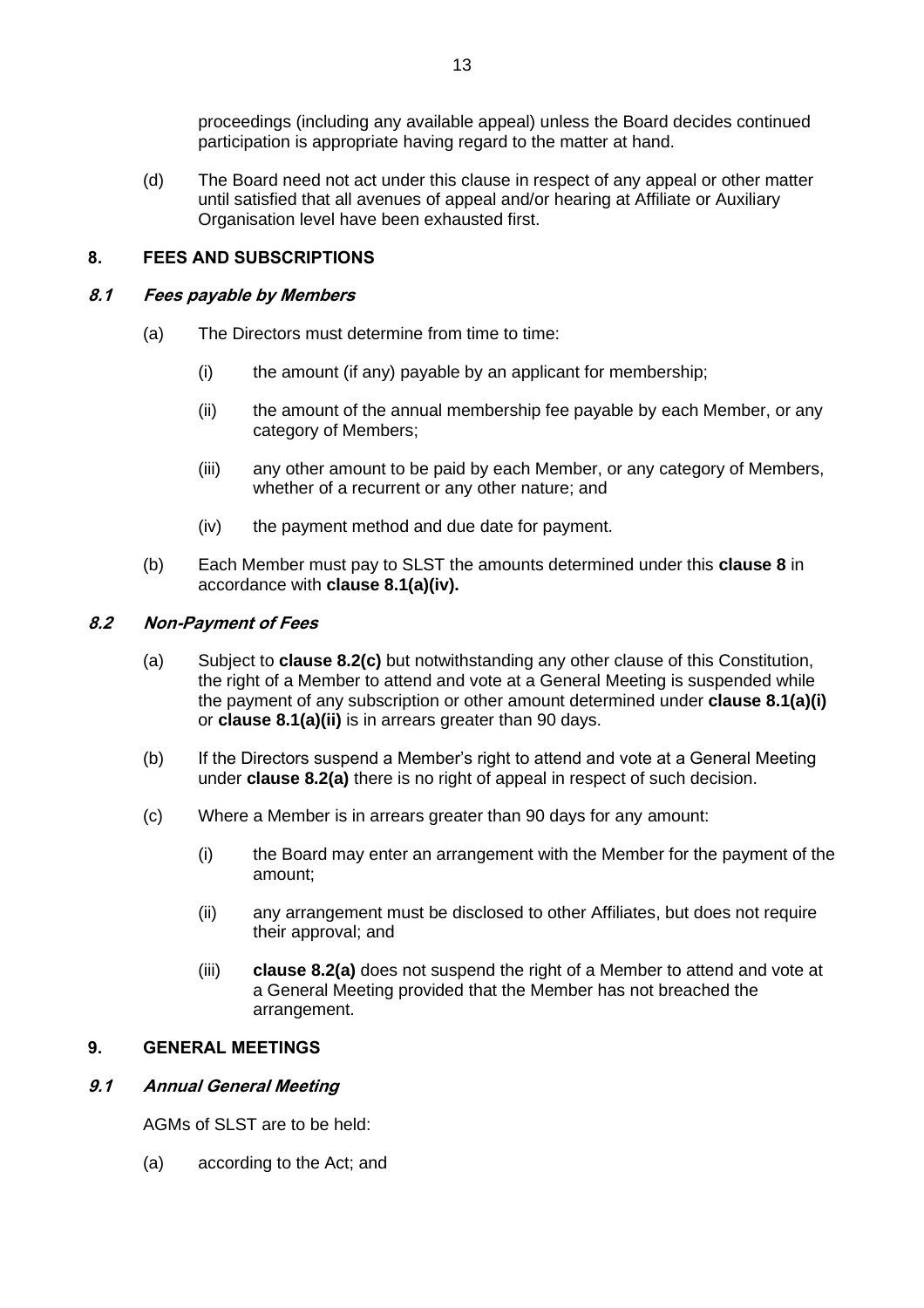(b) otherwise as determined by the Directors (including date and venue).

# **9.2 Power to convene General Meeting**

- (a) The Directors may convene a General Meeting when they think fit and must do so if required by the Act.
- (b) Affiliates may convene a General Meeting in accordance with the Act.

# **9.3 Notice of General Meeting**

- (a) Notice of a General Meeting of Members must be given:
	- (i) to all Members entitled to attend the General Meeting, the Directors and the auditor of SLST; and
	- (ii) in accordance with **clause [24.4](#page-35-0)** and the Act.
- (b) At least 45 days prior to the proposed date of the AGM, the CEO will request from Affiliates notices of motions, which must be received no less than 28 days prior to the AGM.
- (c) At least 21 days' notice of the time and place of a General Meeting must be given, together with:
	- (i) all information required to be included in accordance with the Act;
	- (ii) in the case of a proposed Special Resolution, the intention to propose the Special Resolution and the terms of the proposed Special Resolution;
	- (iii) where applicable, any notice of motion received from any Affiliate or Director; and
	- (iv) where applicable, a list of all nominations received for positions to be elected at the relevant General Meeting.

# **9.4 No other business**

No business other than that stated in the notice of meeting may be transacted at a General Meeting.

# **9.5 Cancellation or postponement of General Meeting**

Where a General Meeting (including an AGM) is convened by the Directors they may, if they think fit, cancel the meeting or postpone the meeting to a date and time they determine. However, this clause does not apply to a General Meeting convened by:

- (a) Members according to the Act;
- (b) the Directors at the request of Members; or
- (c) a Court.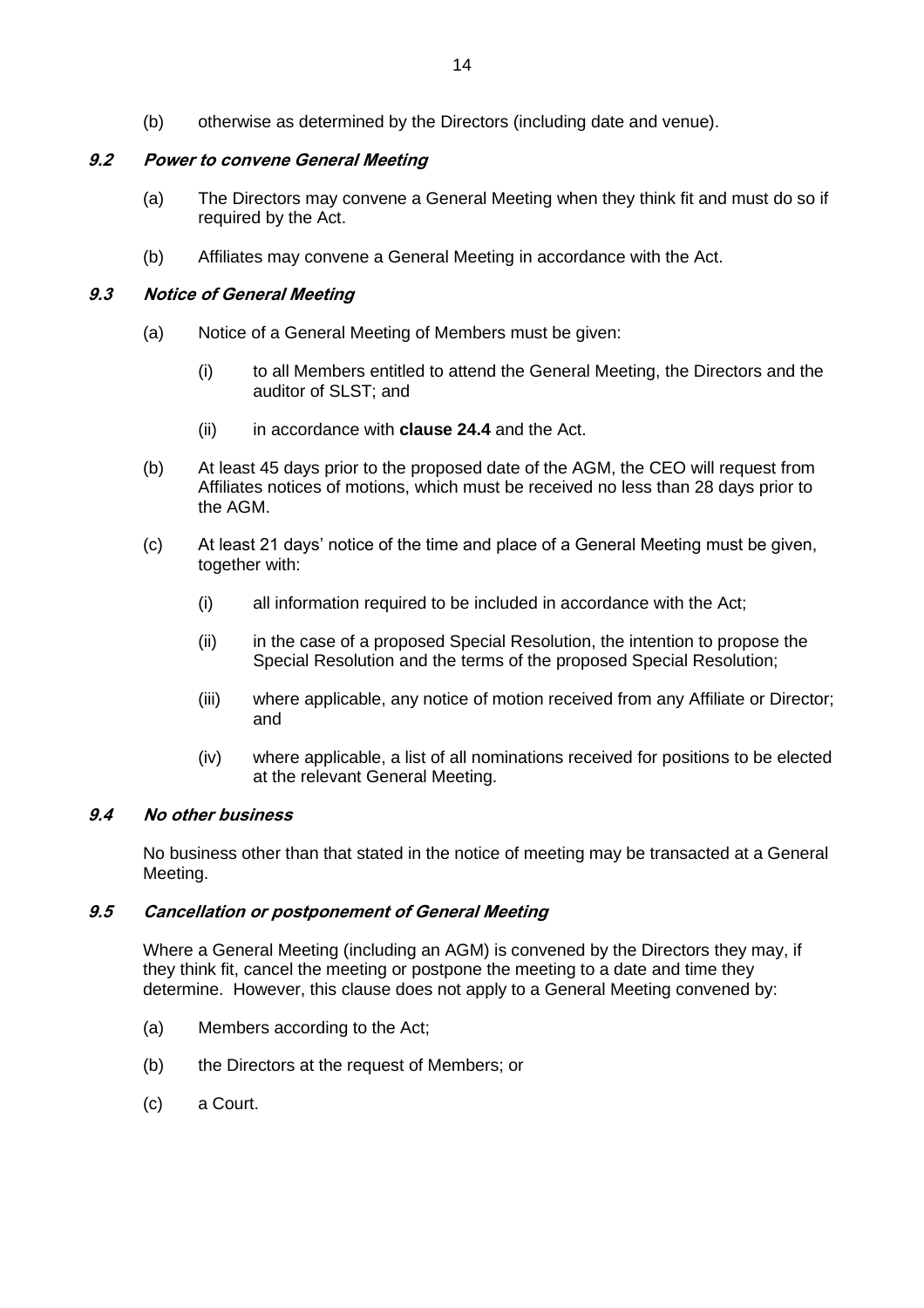#### <span id="page-20-0"></span>**9.6 Written notice of cancellation or postponement of General Meeting**

Notice of the cancellation or postponement of a General Meeting must state the reasons for doing so and be given to:

- (a) each Member entitled to attend the General Meeting; and
- (b) each other person entitled to notice of a General Meeting under this Constitution or the Act;

at least seven days prior to the date of the General Meeting.

#### **9.7 Contents of notice postponing General Meeting**

A notice postponing a General Meeting must specify:

- (a) the new date and time for the meeting;
- (b) the place where the meeting is to be held, which may be either the same as or different from the place specified in the notice originally convening the meeting; and
- (c) if the meeting is to be held in two or more places, the technology that will be used to hold the meeting in that manner.

#### **9.8 Number of clear days for postponement of General Meeting**

The number of clear days from the giving of a notice postponing a General Meeting to the date specified in that notice for the postponed meeting must not be less than the number of clear days' notice of that General Meeting required to be given by **clause [9.6](#page-20-0)**.

#### **9.9 Business at postponed General Meeting**

The only business that may be transacted at a postponed General Meeting is the business specified in the notice originally convening the meeting.

# **9.10 Non-receipt of notice**

The non-receipt of a notice convening, cancelling or postponing a General Meeting by, or the accidental omission to give a notice of that kind to, a person entitled to receive it, does not invalidate any resolution passed at the General Meeting or at a postponed meeting or the cancellation or postponement of the meeting.

# **9.11 Right to appoint representative to Council**

- (a) Each Affiliate is entitled to appoint an individual as its representative to attend and vote on behalf of that Affiliate at General Meetings and to exercise the powers of the Affiliate in relation to resolutions to be passed without meetings. The individual appointed by the Affiliate to be its representative at General Meetings must be an Individual Member of the appointing Affiliate. A Director cannot also be appointed as an Affiliate's representative.
- (b) An Affiliate may appoint more than one representative but only one representative (appointed under **clauses 9.11(a) or (b)**) may exercise the Affiliate's powers at any General Meeting.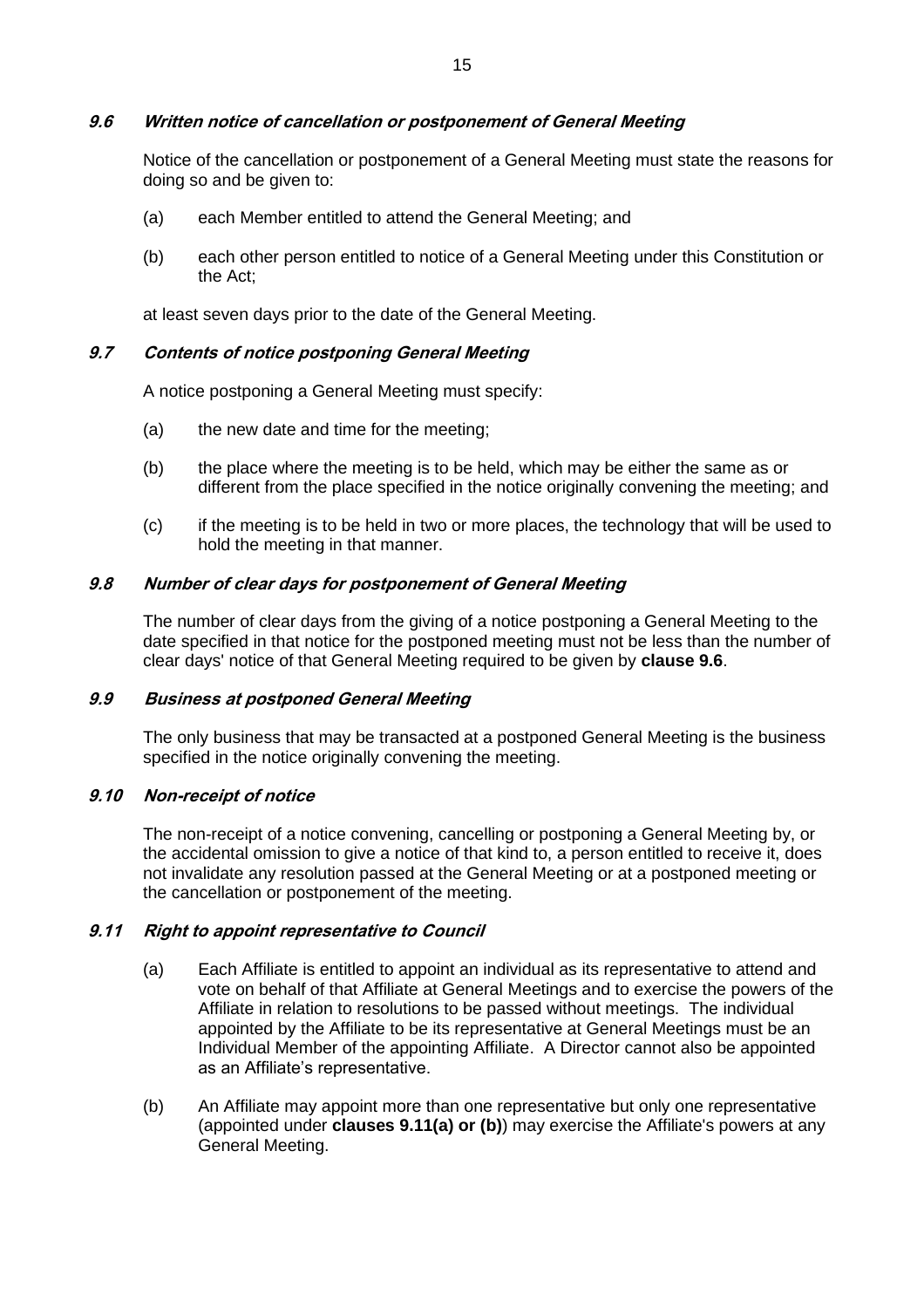(c) Affiliates must notify the CEO of their appointed, authorised representatives (appointed under **clauses 9.11(a) or (b)**) no later than 48 hours prior to the General Meeting.

# **9.12 No proxy voting**

Proxy voting is not permitted at General Meetings of SLST.

#### **10. PROCEEDINGS AT GENERAL MEETING**

#### **10.1 Number for a quorum**

The number of Affiliates who must be present and eligible to vote for a quorum to exist at a General Meeting is eight of the total number of Affiliates represented by their appointed representatives.

# **10.2 Requirement for a quorum**

An item of business may not be transacted at a General Meeting unless a quorum is present and remains throughout the General meeting.

#### **10.3 Quorum and time – Special General Meetings**

If within 30 minutes after the time appointed for a Special General Meeting, or at any other time during the meeting, a quorum is not present, the meeting:

- (a) if convened by, or on requisition of, Members is dissolved; and
- (b) in any other case stands adjourned to such other day, time and place as the Chair determines.

#### <span id="page-21-0"></span>**10.4 Quorum and time – AGMs**

- (a) If within 30 minutes after the time appointed for an AGM, or at any other time during the meeting, a quorum is not present, the AGM stands adjourned to such other day, time and place as the Chair determines.
- (b) Where an AGM has been adjourned under **clause [10.4\(a\)](#page-21-0)**, such Affiliates as are represented by their appointed, authorised representative on the adjourned date shall constitute a quorum.

# **10.5 President to preside over General Meetings**

- (a) The President is entitled to preside as Chair at General Meetings.
- (b) If a General Meeting is convened and there is no Chair, or the Chair is not present within 15 minutes after the time appointed for the meeting or is unable or unwilling to act, the following may preside as Chair (in order of entitlement):
	- (i) a Director (or other person) chosen by a majority of the Directors present;
	- (ii) the only Director present; or
	- (iii) an authorised representative of an Affiliate who is entitled to vote and is chosen by a majority of the Constituent Association represented by their authorised representatives.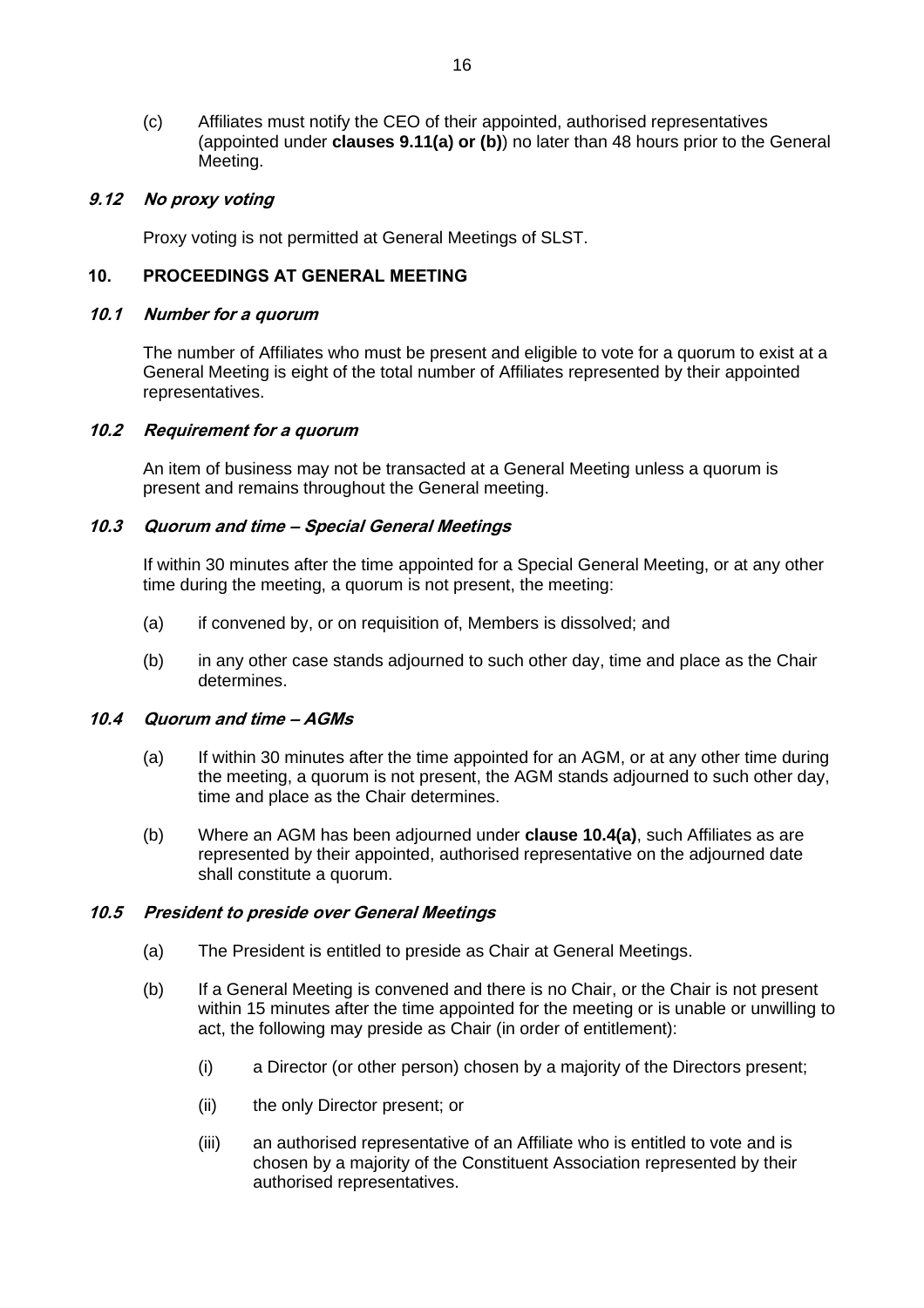# <span id="page-22-0"></span>**10.6 Conduct of General Meetings**

- (a) The Chair:
	- (i) has charge of the general conduct of the meeting and of the procedures to be adopted;
	- (ii) may require the adoption of any procedure which in his opinion is necessary or desirable for proper and orderly debate or discussion or the proper and orderly casting or recording of votes; and
	- (iii) may, having regard where necessary to the Corporations Act, terminate discussion or debate on any matter whenever he consider it necessary or desirable for the proper conduct of the meeting.
- (b) A decision by the Chair under this **clause [10.6](#page-22-0)** is final.

#### **10.7 Adjournment of General Meeting**

- (a) The Chair may with the consent of any meeting at which a quorum is present, and must if so directed by the meeting, adjourn the meeting or any business, motion, question, resolution, debate or discussion being considered or remaining to be considered by the meeting.
- (b) The adjournment may be either to a later time at the same meeting or to an adjourned meeting at any time and place agreed by vote of the members present.
- (c) Only unfinished business is to be transacted at a meeting resumed after an adjournment.

#### **10.8 Notice of adjourned meeting**

- (a) It is not necessary to give any notice of an adjournment or of the business to be transacted at any adjourned meeting unless a meeting is adjourned for 30 days or more.
- (b) In that case, at least the same period of notice as was originally required for the meeting must be given for the adjourned meeting.

#### **10.9 Questions decided by majority**

Subject to the requirements of the Act (if any) and except in the case of a Special Resolution, a resolution is carried if a simple majority of the votes cast on the resolution are in favour of it.

#### **10.10 Equality of votes**

Where an equal number of votes are cast in favour of and against the resolution, the resolution is not carried. For the avoidance of doubt the Chair does not have a casting vote where voting is equal.

# **10.11 Declaration of results**

(a) At any General Meeting a resolution put to the vote of the meeting must be decided on a show of hands unless a poll is properly demanded and the demand is not withdrawn.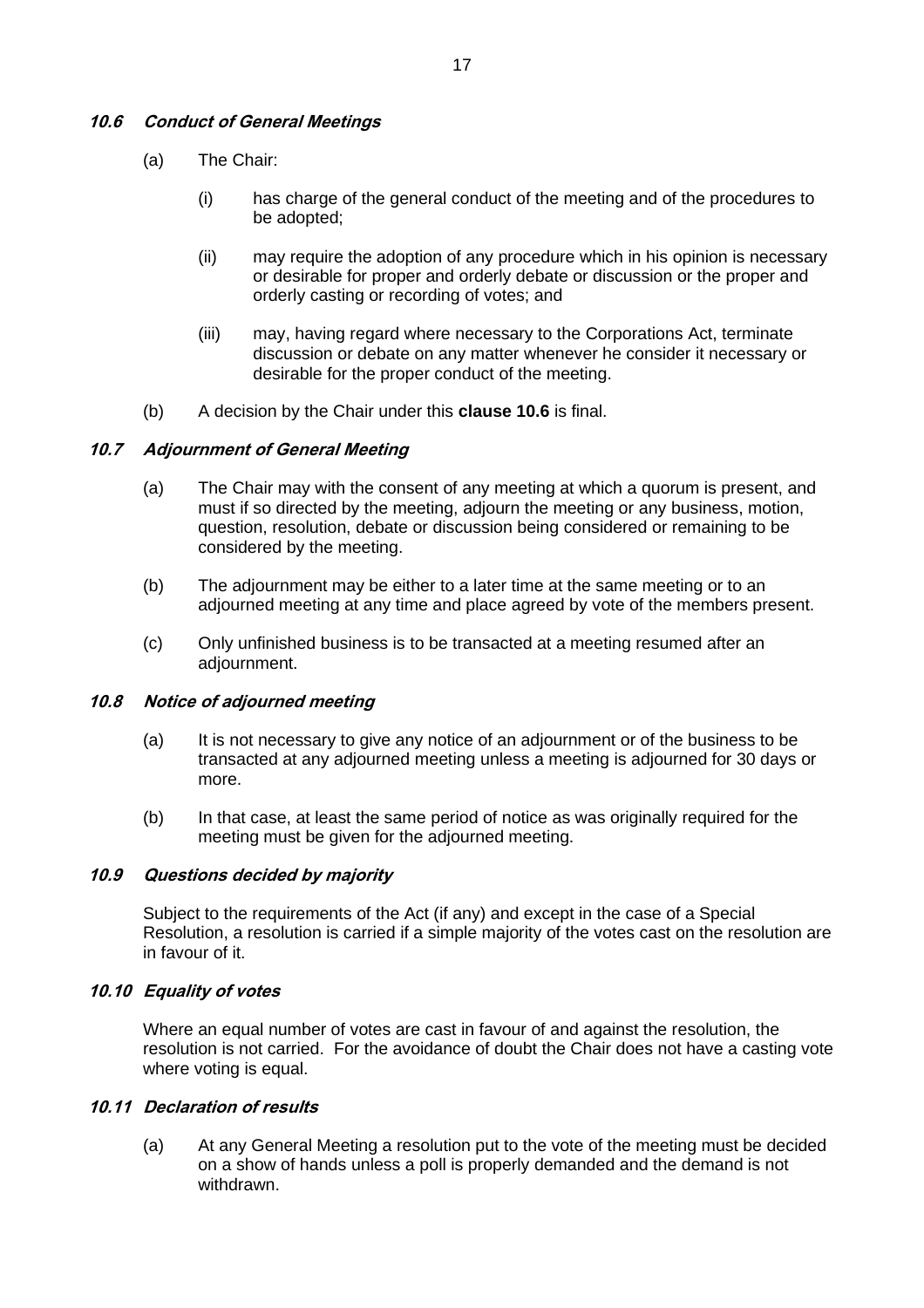- (b) A declaration by the Chair that a resolution has on a show of hands been carried or carried unanimously, or by a particular majority, or lost and an entry to that effect in the minutes of the meetings of SLST, is conclusive evidence of the fact.
- (c) Neither the Chair nor the minutes need state, and it is not necessary to prove, the number or proportion of the votes recorded for or against the resolution.

# **10.12 Poll**

- (a) If a poll is properly demanded in accordance with the *Corporations Act 2001* (Cth) or by the Chair of the meeting, it must be taken in the manner and at the date and time directed by the Chair, and the result of the poll is the resolution of the meeting at which the poll was demanded. On a poll each Member entitled to vote will have the number of votes fixed under **clause [11.1](#page-24-0)**.
- (b) A poll demanded on the election of a chair or on a question of adjournment must be taken immediately.
- (c) A demand for a poll may be withdrawn.
- (d) A demand for a poll does not prevent the General Meeting continuing for the transaction of any business other than the question on which the poll was demanded.

# **10.13 Objection to voting qualification**

- (a) An objection to the right of a person to attend or vote at a General Meeting (including an adjourned meeting):
	- (i) may not be raised except at that meeting; and
	- (ii) must be referred to the Chair, whose decision is final.
- (b) A vote not disallowed under the objection is valid for all purposes.

# **10.14 Chair to determine any poll dispute**

If there is a dispute about the admission or rejection of a vote, the Chair must decide it and the Chair's decision made in good faith is final.

# **10.15 Minutes**

- (a) The CEO must ensure that minutes are taken and kept of each General Meeting.
- (b) The minutes must record:
	- (i) the business considered at the meeting;
	- (ii) any resolution on which a vote is taken and the result of the vote; and
	- (iii) the names of persons present at all meetings.
- (c) In addition, the minutes of each Annual General Meeting must include:
	- (i) the financial statements submitted to the Members under the Act;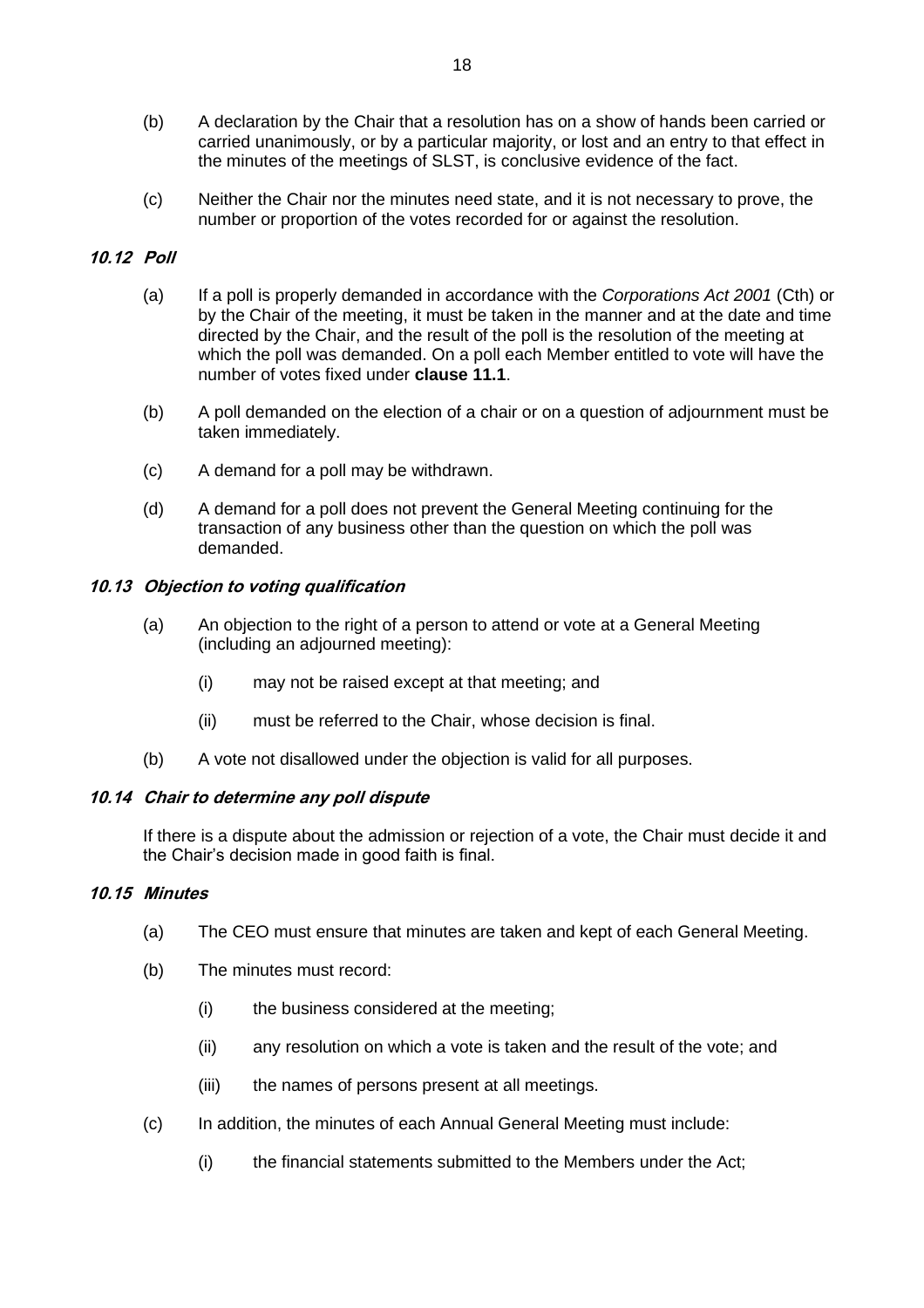- (ii) the certificate signed by two Directors certifying that the financial statements give a true and fair view of the financial position and performance of the Association; and
- (iii) any audited accounts and auditor's report or report of a review accompanying the financial statements that are required under the Act.
- (d) The minutes of General Meetings shall be available for inspection and copying by the Members.

# **11. VOTES OF MEMBERS**

# <span id="page-24-0"></span>**11.1 Votes of Members**

- (a) At a General Meeting, on a show of hands and on a poll each Affiliate shall have one vote. Each Affiliate will exercise its vote by its appointed, authorised representative.
- (b) No Member, other than those mentioned in **clause 11.1(a)** shall be entitled to vote.

# <span id="page-24-1"></span>**11.2 Resolutions not in General Meeting**

- (a) If the required majority of Members entitled to vote sign a document (that has been circulated to all Members entitled to notice of a General Meeting) containing a statement that they are in favour of a resolution in terms set out in the document, a resolution in those terms is deemed to have been passed at a General Meeting of SLST held at the time on which the document was signed by the last Member to achieve the required majority.
- (b) For the purposes of **clause [11.2\(a\)](#page-24-1)**, two or more separate documents containing statements in identical terms each of which is signed by one or more Members entitled to vote are deemed together to constitute one document containing a statement in those terms signed by those Members on the respective days on which they signed the separate documents.
- (c) Any form of visible or other electronic communication purported to be signed by a Member for the purpose of this clause is deemed to be a document in writing signed by that Member.

# **12. DIRECTORS**

# **12.1 Composition of the Board**

The Board shall consist of:

- (a) President elected under **clause 13.3**;
- (b) Four Elected Directors all of whom will be elected under **clause 13.3**; and
- (c) up to four additional Appointed Directors who shall be appointed under **clause 14**.

# **12.2 Portfolios**

The Board may allocate portfolios to Directors.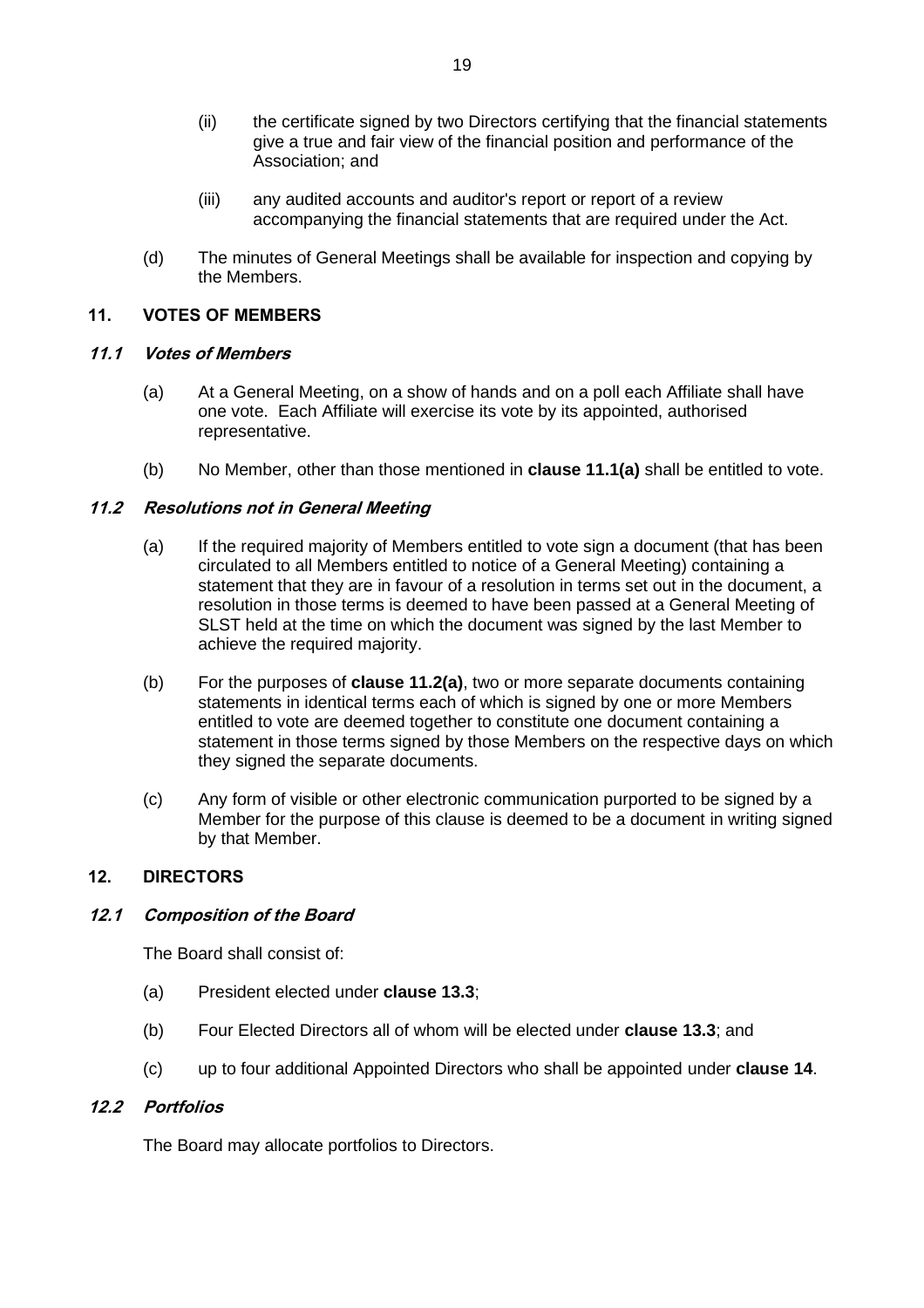# **12.3 Qualifications**

- (a) The Board may determine from time to time job descriptions and qualifications for Directors but in any event only Individual Members are eligible to nominate for and be elected as Elected Directors.
- (b) A person who holds an Official Position is not eligible to be elected or appointed as a Director. For the avoidance of doubt if a person who holds an Official Position nominates to be considered for election as a Director and is elected or appointed as a Director that person cannot take office as a Director until they have resigned from the Official Position. A copy of such resignation must be received by the CEO within 48 hours of the General Meeting at which the person is elected.

# **12.4 Current Board**

The terms of the Directors in office at the date of the adoption of this Constitution shall continue in accordance with their terms under the previous constitution until the next General Meeting when they are eligible for re-election or re-appointment for a further term, as the case may be, subject always to this Constitution.

# **12.5 Remuneration of Directors**

A Director may not be paid for services as a Director but, with the approval of the Directors and subject to the Act, may be:

- (a) paid by SLST for services rendered to it other than as a Director; and
- (b) reimbursed by SLST for their reasonable travelling, accommodation and other expenses when:
	- (i) travelling to or from meetings of the Directors, a Committee or SLST; or
	- (ii) otherwise engaged on the affairs of SLST.

# **12.6 Honorarium**

SLST may in General Meeting by ordinary resolution determine to pay a Director an exgratia payment.

# **13. ELECTED DIRECTORS**

# **13.1 Nomination for Board**

Nominations for the position of President and Elected Directors shall be called for by the CEO 60 days prior to the General Meeting at which the election is to be held (usually the AGM).

# **13.2 Form of Nomination**

Nominations must:

- (a) be in writing on the prescribed form (if any);
- (b) demonstrate that the nominee meets the skills and qualifications for the position (if any) as determined by the Board;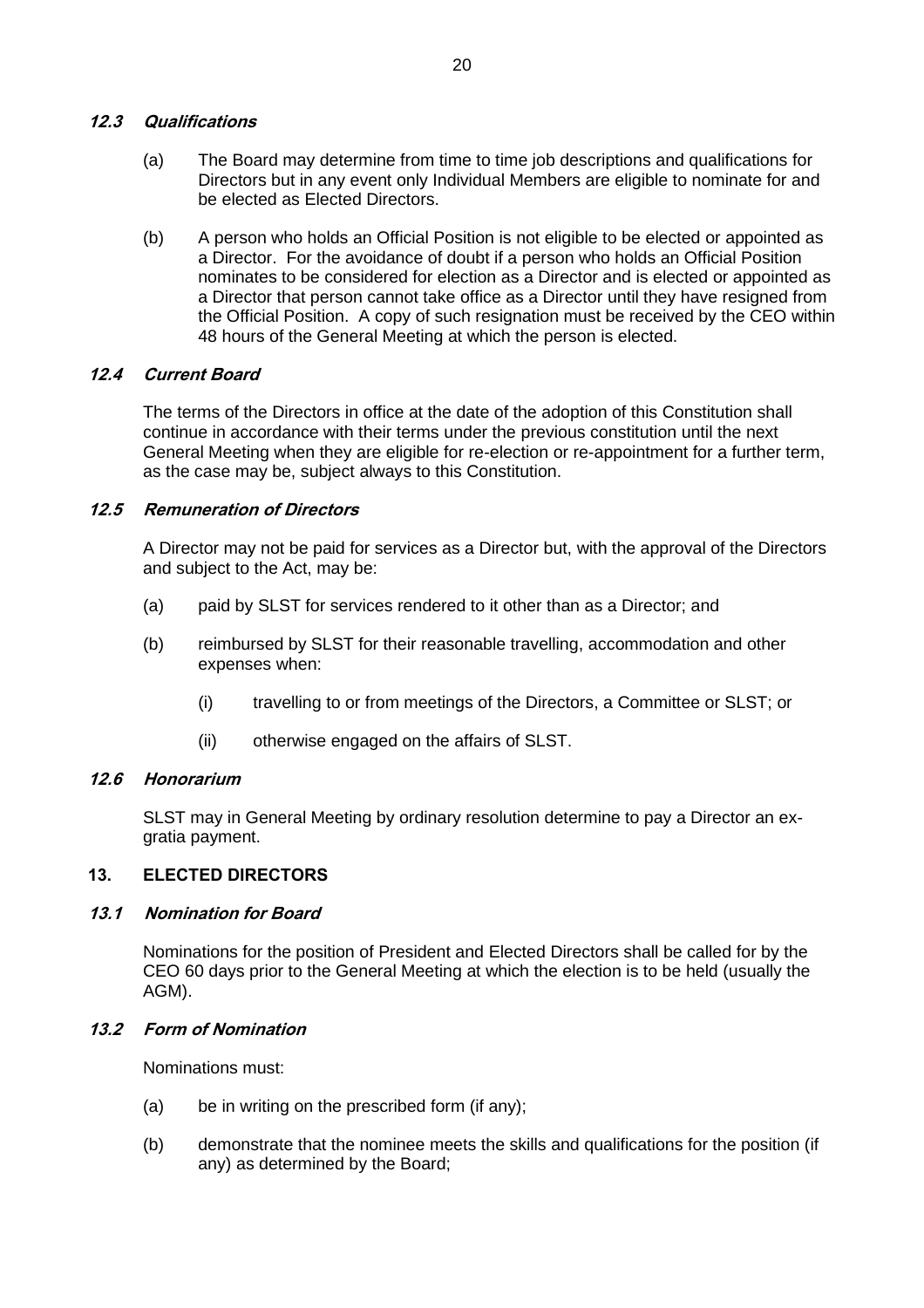- (c) be signed by the nominee's Affiliate;
- (d) be certified by the nominee expressing their willingness to accept the position for which they are nominated; and
- (e) be delivered to SLST not less than 35 days before the date fixed for the holding of the General Meeting.

#### **13.3 Elections**

- (a) If the number of eligible nominations received for positions on the Board is equal to the number of vacancies to be filled or if there are insufficient nominations received to fill all vacancies on the Board, then those nominated shall be declared elected.
- (b) If there are insufficient nominations received to fill all vacancies on the Board, the positions will be deemed casual vacancies under **clause [15.1](#page-28-0)**.
- (c) If the number of nominations exceeds the number of vacancies to be filled, voting papers shall be prepared containing the names of the candidates in order drawn by ballot, for each vacancy on the Board.
- (d) Voting shall be conducted using the exhaustive preferential ballot method, and shall be by secret ballot on papers prepared by the CEO. For the avoidance of doubt, a candidate must receive 50% plus one to be elected.
- (e) If voting is equal for two or more candidates a further ballot will be held. If voting is still equal after the further ballot the election will be declared null and void and the positions will be declared casual vacancies.

# <span id="page-26-1"></span>**13.4 Term of Appointment**

- (a) Subject to this Constitution, and in particular **clause [13.4\(c\)](#page-26-0)**, Elected Directors shall be elected in accordance with this Constitution for a term of three years, which shall commence from the conclusion of the General Meeting at which the election occurred until the conclusion of the third Annual General Meeting following.
- (b) Two Elected Directors shall retire after the first year after election. Two Elected Directors shall retire after the second year after election and the remaining one Elected Director shall retire after the third year after election, until the five Elected Directors have retired, after which those Elected Directors elected to the vacancies after the first year shall retire and so on. The Elected Directors to retire and the year in which they retire will be determined by the Board. If the Board cannot agree, retirements will be determined by lot.
- <span id="page-26-0"></span>(c) Should any adjustment to the term of Elected Directors elected under this Constitution be necessary to ensure rotational terms in accordance with this Constitution, this shall be determined by the Board. If the Board cannot agree, retirements will be determined by lot. For the avoidance of doubt any part of a term shall be deemed a full term for the purposes of this **clause [13.4](#page-26-1)**.
- <span id="page-26-2"></span>(d) Following the adoption of this Constitution, subject to **clauses [13.4\(e\)](#page-27-0)** and **[13.4\(f\)](#page-27-1)** no person who has served as an Elected Director for a period of three consecutive full terms (nine years) shall be eligible for re-election as a Director until the second Annual General Meeting following the date of conclusion of their last term as a Director.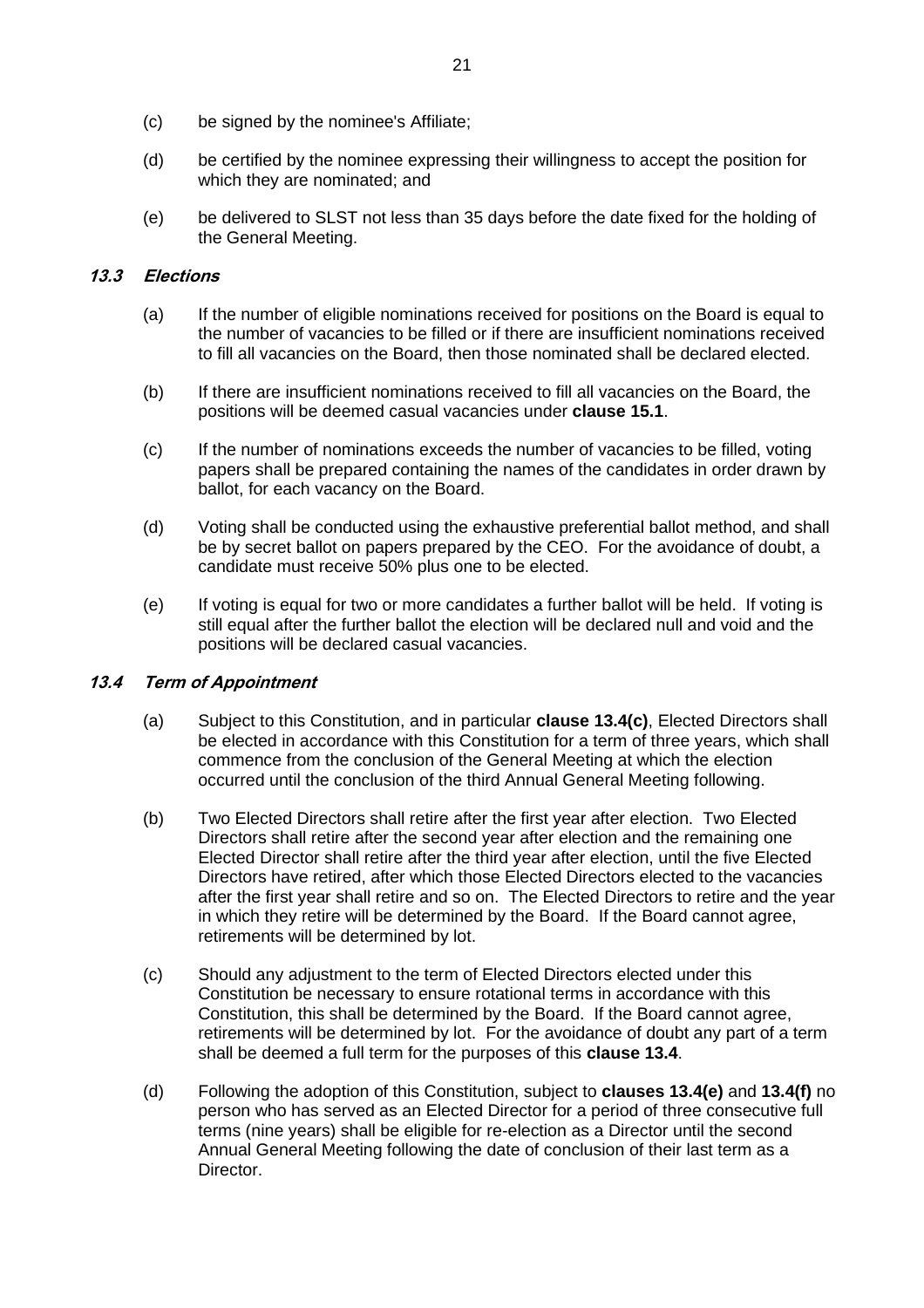- <span id="page-27-0"></span>(e) Notwithstanding **clause [13.4\(d\)](#page-26-2)** where a current Director is elected President that person can remain in office for a further period of three years. For the avoidance of doubt in this scenario that person may hold office as Director/chairman for a period of nine consecutive years.
- (f) Timing under **clauses 13.4(d)** and **[13.4\(e\)](#page-27-0)** commences running form the Annual General Meeting following adoption of these amendments.

#### <span id="page-27-1"></span>**13.5 Nominations Committee**

- (a) The Board will appoint a Nominations Committee (NC). The Committee shall be appointed by the Board for a period of three years. The Board shall otherwise prescribe terms of reference for the NC.
- (b) The NC will be comprised as follows:
	- (i) The President; and
	- (ii) an Individual Member of SLST appointed by the Board not currently an elected officer of SLST or any Affiliate; and
	- (iii) up to three external members appointed by the Board, who shall not be an Individual Member or elected officer or manager of any Affiliate nor the owner or manager of a business which derives income from any SLST Entity.

Members of the NC cannot themselves be a candidate for Board positions for a period of 12 months after ceasing as a NC member.

- (c) The purpose of the NC is to consider and determine any and all candidates for election or appointment of Directors to the SLST Board enabling the Board to be comprised of Directors with a variety of skills and experience who act in the best interests of SLST as a whole.
	- (i) The Board may request the NC to evaluate nominations for other elected positions other than Board positions.
- (d) The role of the NC is to:
	- (i) Determine appropriate candidates to be put forward to for election or appointment to the Board based on expertise required by the Board, including appointments to Casual Vacancies;
	- (ii) Apply the approved Skills Matrix (if any) as a guide in the discharge of its role;
	- (iii) Apply the approved Position Descriptions Directors (if any); and
	- (iv) Ensure that interviews of appropriate candidates occurs expeditiously.

# **14. APPOINTED DIRECTORS**

#### <span id="page-27-2"></span>**14.1 Appointment of Appointed Director**

The Elected Directors may appoint up to four Appointed Directors in accordance with this Constitution.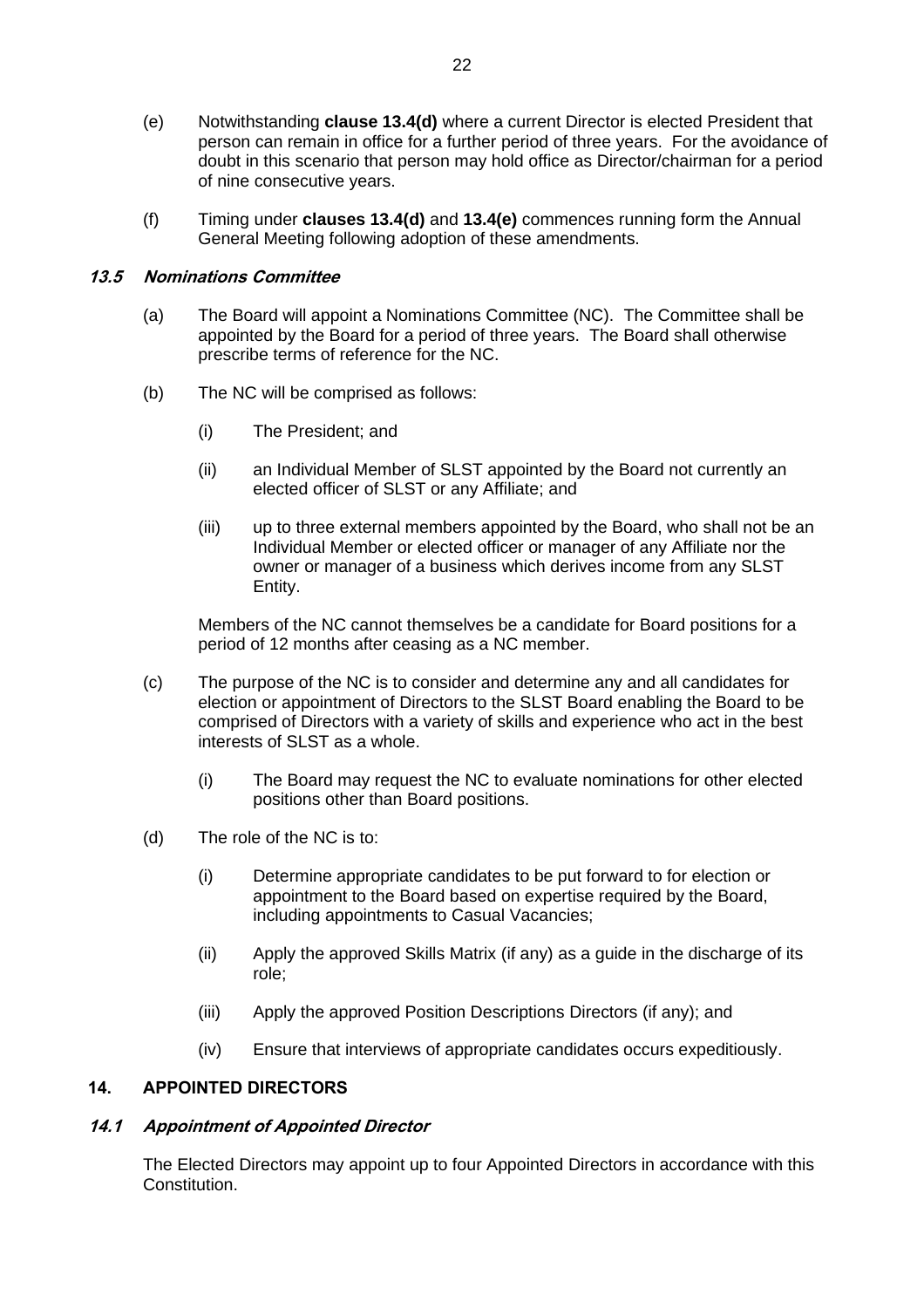#### **14.2 Qualifications for Appointed Directors**

Appointed Directors should have skills that complement and/or supplement any skill gaps that may exist in the Board, with the aim of ensuring that the Board has all the necessary skills to govern the organization. Appointed Directors do not need to be Individual Members or have experience in, or exposure to, Surf Lifesaving.

#### **14.3 Term of Appointment**

- (a) Directors appointed under **clause [14.1](#page-27-2)** may be appointed by the Elected Directors in accordance with this Constitution for a term of up to three years, which shall commence and conclude on dates as determined by the Elected Directors.
- (b) Following the adoption of this Constitution, no person who has served as an Appointed Director for a period of up to three consecutive full terms (nine years) shall be eligible for re-appointment as a Director for at least two years following the date of conclusion of their last term as a Director.

# **15. VACANCIES ON THE BOARD**

#### <span id="page-28-0"></span>**15.1 Casual Vacancies**

- (a) Any casual vacancy that occurs in the position of an Elected Director may be filled by the remaining Elected Directors from among appropriately qualified persons.
- (b) Any casual vacancy may only be filled for the remainder of the vacating Director's term under this Constitution.

#### **15.2 Grounds for Termination of Director**

In addition to the circumstances in which the office of a Director becomes vacant by virtue of the Act, the office of a Director becomes vacant if the Director:

- (a) dies;
- (b) becomes bankrupt or insolvent under administration or makes any arrangement or composition with their creditors generally;
- (c) becomes of unsound mind or a person whose person or estate is liable to be dealt with in anyway under the law relating to mental health;
- (d) resigns their office in writing to SLST;
- (e) is absent without the consent of the Board from meetings of the Board held during a period of three months;
- (f) is or becomes an employee of SLST, an Affiliate or an Auxiliary Member;
- (g) holds an Official Position with an Affiliate;
- (h) is directly or indirectly interested in any contract or proposed contract with SLST and fails to declare the nature of his interest;
- (i) in after reasonable consideration by the Board the Board determines the Director: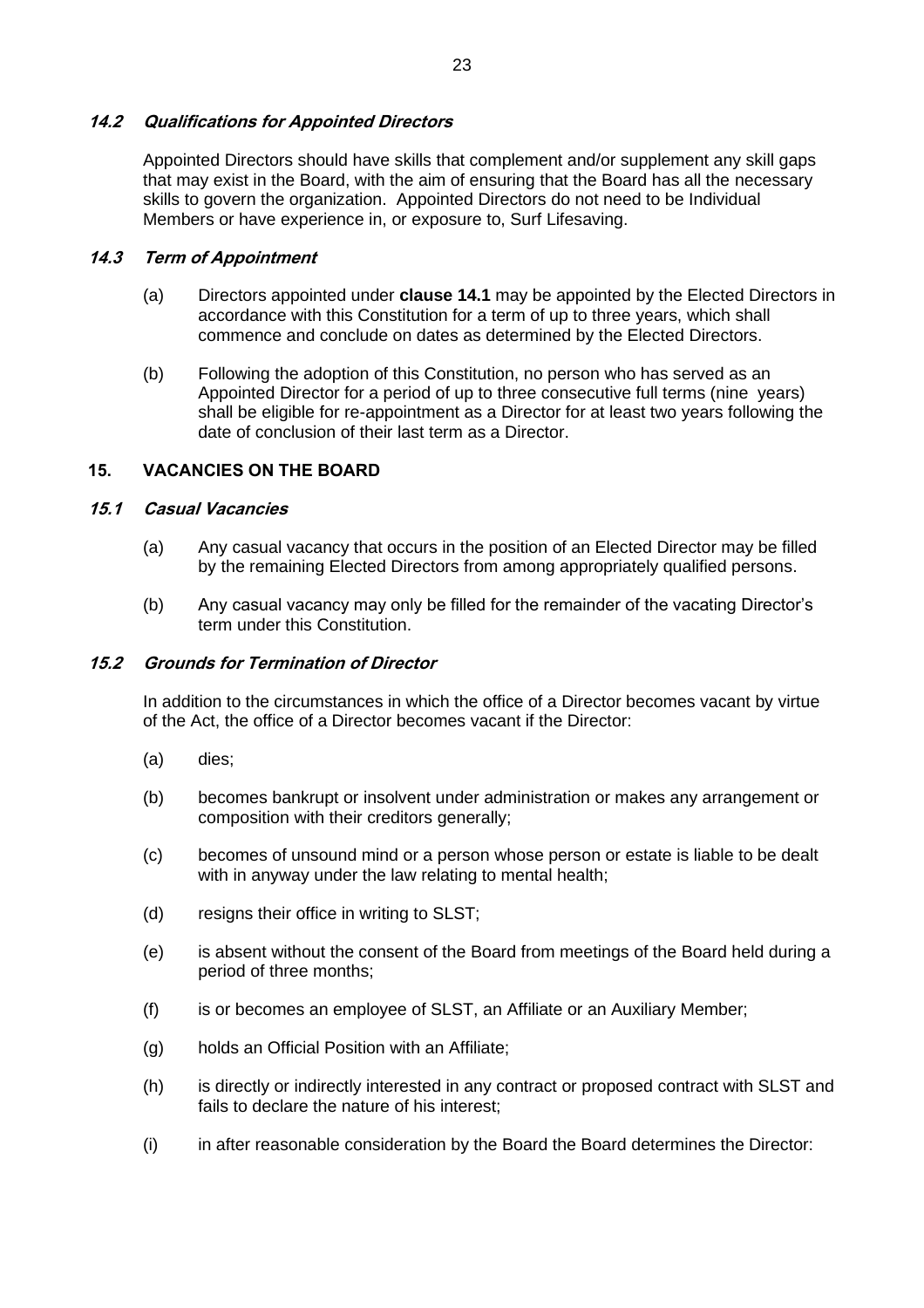24

- (i) has acted in a manner unbecoming or prejudicial to the Objects and/or interests of SLST and/or Surf Lifesaving; or
- (ii) has brought himself, SLST or Surf Lifesaving into disrepute;

provided the Director is first given the opportunity to make written or oral submissions to the Board before a determination is made;

- (j) is removed by Special Resolution; or
- (k) would otherwise be prohibited from being a director of a corporation under the Corporations Act.

# **15.3 Board May Act**

In the event of a casual vacancy or vacancies in the office of a Director or Directors, the remaining Directors may act but, if the number of remaining Directors is not sufficient to constitute a quorum at a meeting of the Board, they may act only for the purpose of increasing the number of Director to a number sufficient to constitute such a quorum or to convene a General Meeting.

# **16. POWERS AND DUTIES OF DIRECTORS**

# <span id="page-29-0"></span>**16.1 Directors to manage SLST**

The Directors are to manage SLST's business and may exercise those of SLST's powers that are not required, by the Act or by this Constitution, to be exercised by SLST in General Meeting.

# **16.2 Specific powers of Directors**

Without limiting **clause [16.1](#page-29-0)**, the Directors may exercise all SLST's powers to borrow or raise money, to charge any property or business or give any other security for a debt, liability or obligation of SLST or of any other person.

# **16.3 Time, etc.**

Subject to the Act, where this Constitution requires that something be done by a particular time, or within a particular period, or that an event is to occur or a circumstance is to change on or by a particular date, the Directors may in their absolute discretion extend that time, period or date as they think fit.

#### **16.4 Delegation of powers**

- (a) In addition to the powers under **clause** 21, the Directors may, by resolution or by power of attorney or otherwise in writing, delegate any of their powers to the CEO or any employee of the SLST or any other person as they think fit.
- (b) Any delegation by the Directors of their powers:
	- (i) must specify the powers delegated, any restrictions on, and conditions attaching to, the exercise of those powers and the period during which that delegation is to be in force;
	- (ii) may be either general or limited in any way provided in the terms of the delegation;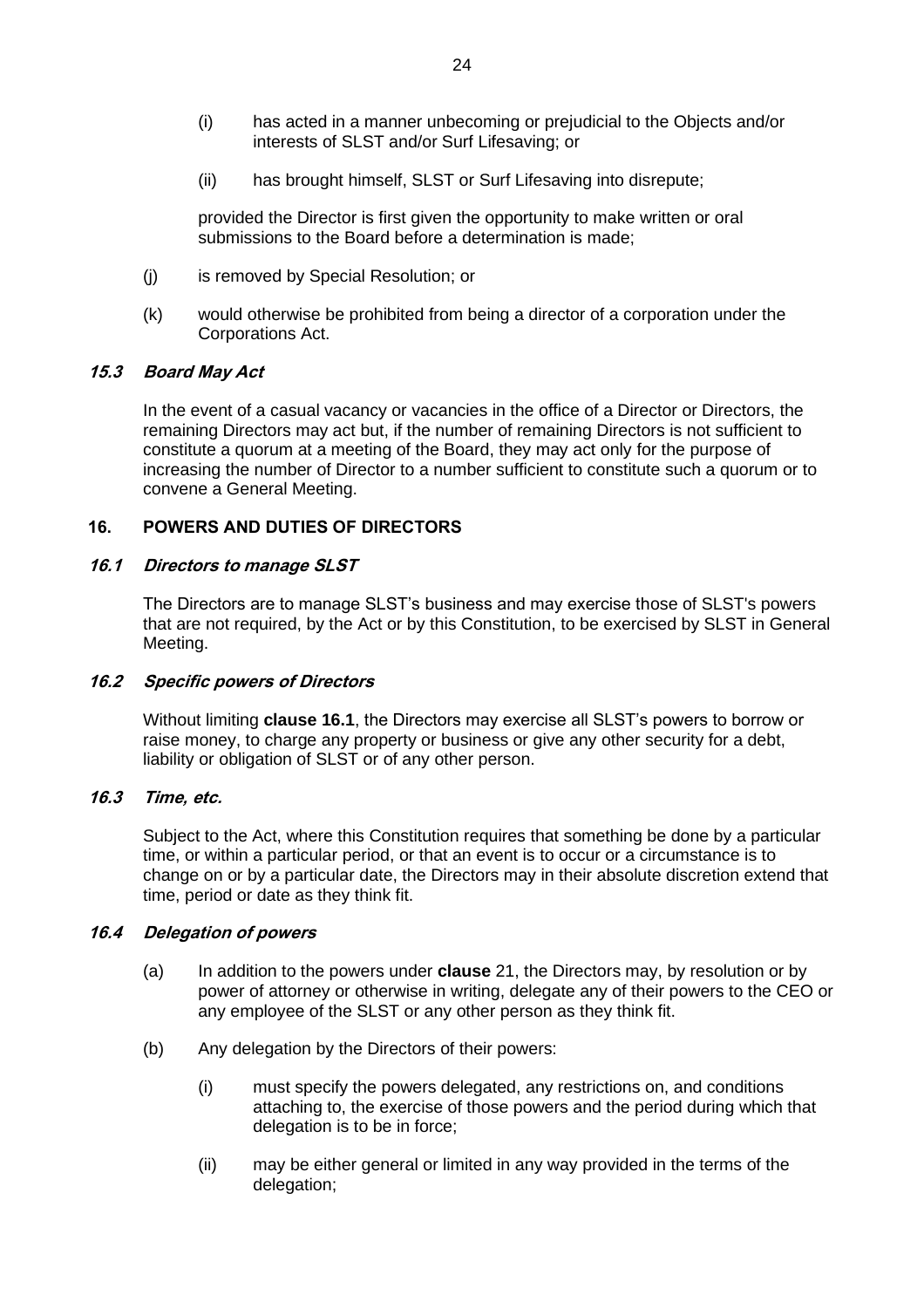- (iii) need not be to a specified person but may be to any person holding, occupying or performing the duties of a specified office or position; and
- (iv) may include the power to delegate.
- (c) If exercising a power depends on a person's opinion, belief or state of mind, then that power may be exercised by the delegate on the delegate's opinion, belief or state of mind about that matter.
- (d) Any power exercised by a delegate is as effective as if it had been exercised by the Directors.

#### **16.5 Code of Conduct**

The Directors must:

- (a) adopt a code of conduct for Directors; and
- (b) periodically review the code of conduct in light of the general principles of good corporate governance.

# **17. PROCEEDINGS OF DIRECTORS**

#### **17.1 Directors meetings**

- (a) Subject to **clause [17.1\(b\),](#page-30-0)** the Directors may meet together for conducting business, adjourn and otherwise regulate their meetings as they think fit.
- (b) The Directors must meet at least six times in each calendar year.

# <span id="page-30-0"></span>**17.2 Questions decided by majority**

A question arising at a Directors' meeting is to be decided by a majority of votes of the Directors present in person and entitled to vote. Each Director present has one vote on a matter arising for decision by Directors.

#### **17.3 Chair's casting vote**

The chair of the meeting will not have a casting vote.

#### **17.4 Quorum**

Four Directors present constitutes a quorum.

# **17.5 Convening meetings**

- (a) A Director may, and the CEO on the request of a Director must, convene a Directors' meeting.
- (b) Notice of a meeting of Directors must be given individually to each Director (except a Director on leave of absence approved by the Directors). Notice of a meeting of Directors may be given in person, or by post or by telephone, facsimile or other electronic means.
- (c) A Director may waive notice of a meeting of Directors by giving notice to that effect to SLST in person or by post or by telephone, facsimile or other electronic means.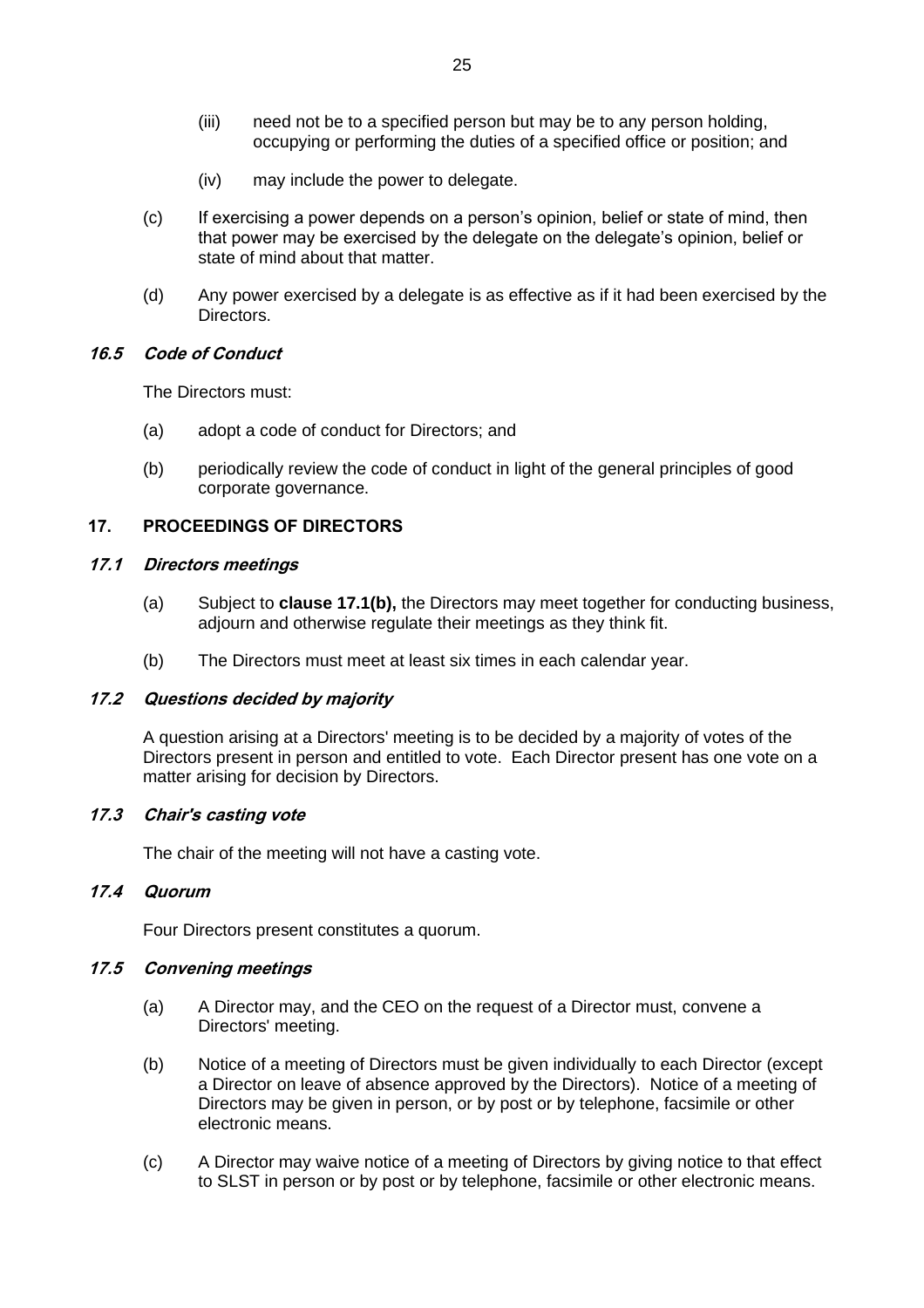- (d) A person who attends a meeting of Directors waives any objection that person may have in relation to a failure to give notice of the meeting.
- (e) The non-receipt of a notice of a meeting of the Directors or the accidental omission to give notice of a meeting to a person entitled to receive notice does not invalidate anything done (including the passing of a resolution) at that meeting of Directors.

# **17.6 Chairman**

- (a) Unless otherwise determined by resolution of the Directors, the President will also hold the office of chairman of Directors. The President will hold this office, subject to this Constitution, for so long as he remains a Director.
- (b) If the President is:
	- (i) not present within 15 minutes after the time appointed for the holding of the meeting; or
	- (ii) unwilling to act;

the Directors present may elect one of their number to be chair of the meeting.

# **17.7 Circulating resolutions**

- (a) The Directors may pass a resolution without a Directors' meeting being held if the required majority of the Directors who are entitled to vote on the resolution sign a document containing a statement that they are in favour of the resolution set out in the document.
- (b) Separate copies of the document may be used for signing by the Directors if the wording of the resolution and statement is identical in each copy.
- (c) The resolution is passed when the last Director required to achieve the required majority signs.

# **17.8 Validity of acts of Directors**

Everything done at a Directors' meeting or a Committee meeting, or by a person acting as a Director, is valid even if it is discovered later that there was some defect in the appointment, election or qualification of any of them or that any of them was disqualified or had vacated office.

# **17.9 Directors' interests**

- (a) A Director shall declare to the Board that Director's interest in any matter in which any material personal interest or related party transaction arises as defined by the *Corporations Act 2001* (Cth), and that Director must absent himself or herself from discussion of such matter and shall not be entitled to vote in respect of such matter.
- (b) In the event of any uncertainty in this regard, the issue shall immediately be determined by a vote of the Directors or, if this is not possible, the matter shall be adjourned or deferred to the next meeting.
- (c) The CEO shall maintain a register of declared interests.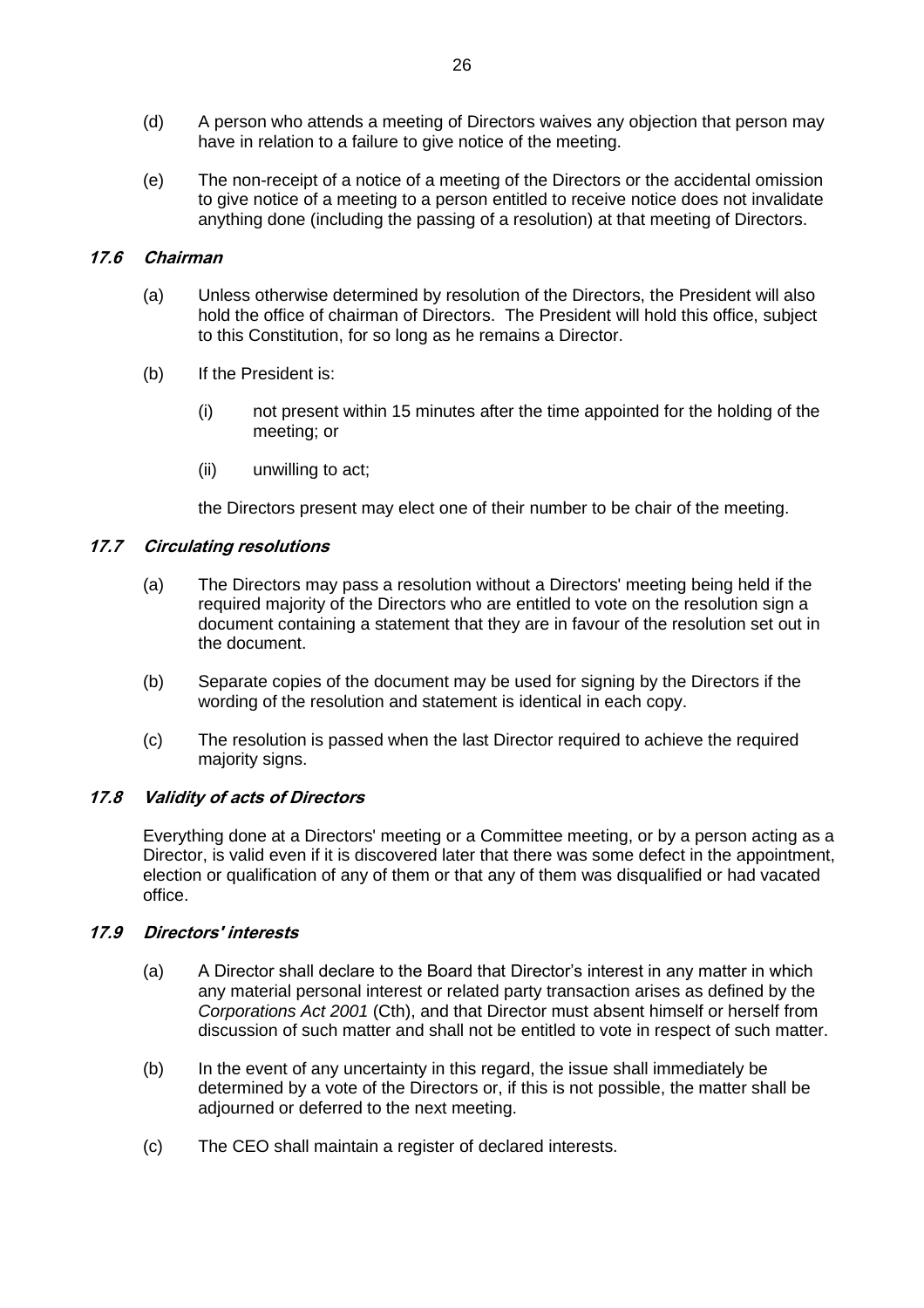#### **17.10 Minutes**

The Directors must cause minutes of meetings to be made and kept according to the Act and the *Corporations Act 2001* (Cth).

# <span id="page-32-0"></span>**18. TELECOMMUNICATION MEETINGS OF SLST**

#### **18.1 Telecommunication meeting**

- (a) A General Meeting or a Directors' Meeting may be held by means of a telecommunication meeting, provided that:
	- (i) the number of Members or Directors (as applicable) participating is not less than a quorum required for a General Meeting or Directors' Meeting (as applicable);
	- (ii) the meeting is convened and held in accordance with the Act.
- (b) All provisions of this Constitution relating to a meeting apply to a telecommunication meeting in so far as they are not inconsistent with the provisions of this **clause [18](#page-32-0)**.

#### **18.2 Conduct of telecommunication meeting**

The following provisions apply to a telecommunication meeting of the SLST:

- (a) all persons participating in the meeting must be linked by telephone, audio-visual or other instantaneous means for the purpose of the meeting;
- (b) each of the persons taking part in the meeting must be able to hear and be heard by each of the other persons taking part at the commencement of the meeting and each person so taking part is deemed for the purposes of this Constitution to be present at the meeting;
- (c) at the commencement of the meeting each person must announce his or her presence to all other persons taking part in the meeting;
- (d) a person may not leave a telecommunication meeting by disconnecting his or her telephone, audio-visual or other communication equipment unless that person has previously notified the Chair;
- (e) a person may conclusively be presumed to have been present and to have formed part of a quorum at all times during a telecommunication meeting unless that person has previously notified the Chair of leaving the meeting; and
- (f) a minute of proceedings of a telecommunication meeting is sufficient evidence of the proceedings and of the observance of all necessary formalities if the minute is certified to be a correct minute by the Chair.

# **19. CEO**

# **19.1 Appointment of CEO**

The Directors may appoint a CEO.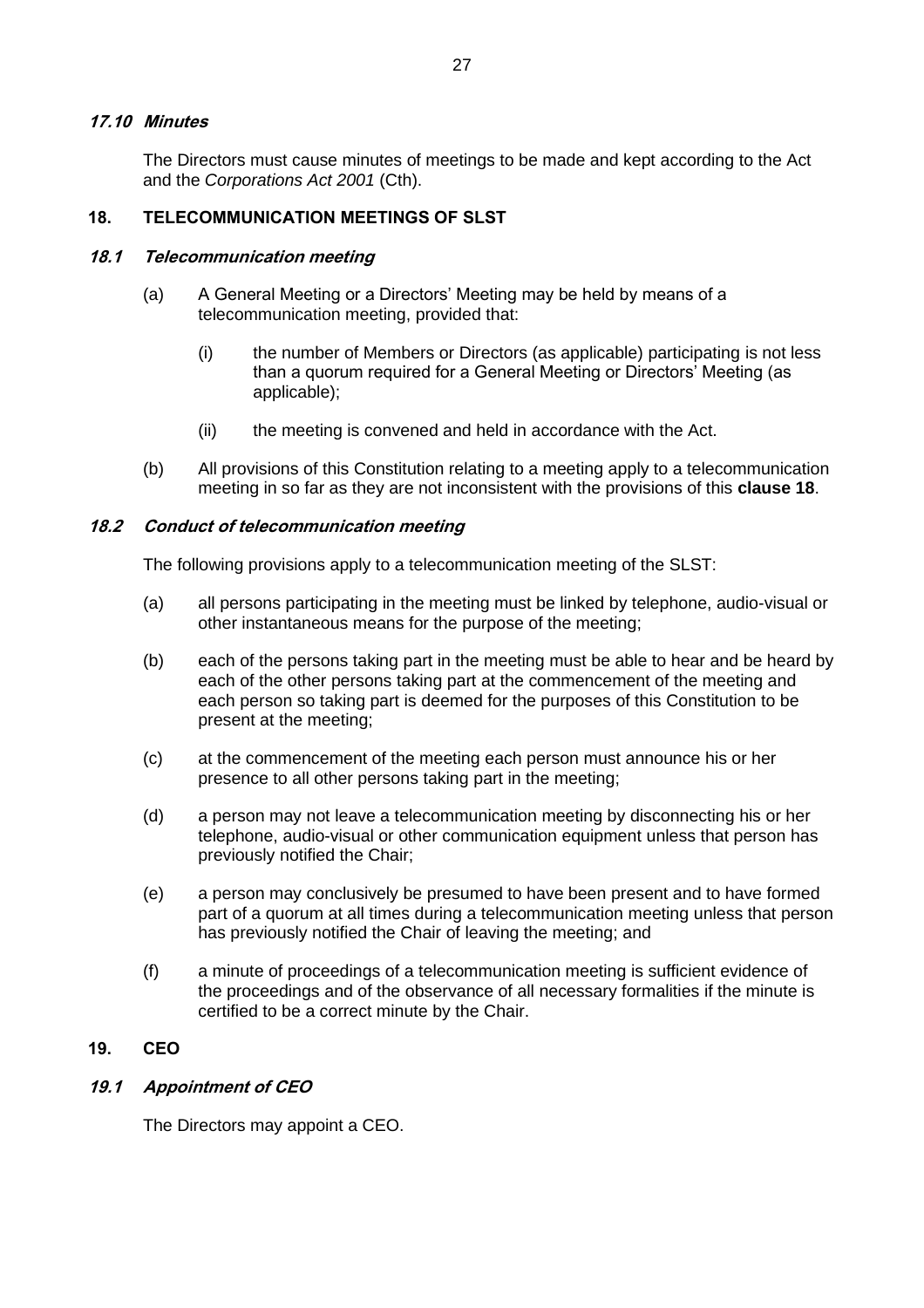# **19.2 Powers, duties and authorities of CEO**

- (a) If appointed the CEO holds office on the terms and conditions (including any remuneration) and with the powers, duties and authorities, determined by the Directors.
- (b) The exercise of those powers and authorities, and the performance of those duties, by the CEO are subject at all times to the control of the Directors.

# **19.3 Suspension and removal of CEO**

Subject to the terms and conditions of the appointment, the Directors may suspend or remove the CEO from that office.

# **19.4 Delegation by Directors to CEO**

The Directors delegate to the CEO the power (subject to such reservations on the power as are decided by the Directors) to conduct the day-to-day management and control of the business and affairs of SLST. The delegation will include the power and responsibility to:

- (a) develop business plans, budgets, strategies, policies, processes and codes of conduct for consideration by the Directors and to implement them to the extent approved by the Directors;
- (b) manage the financial and other reporting mechanisms of SLST;
- (c) approve and incur expenditure subject to specified expenditure limits;
- (d) sub-delegate his or her powers and responsibilities to employees or internal management committees of SLST;
- (e) employ such personnel as the CEO deems necessary from time to time and for such period and on such conditions as the CEO determines; and
- (f) any other powers and responsibilities which the Directors consider appropriate to delegate to the CEO.

#### **19.5 CEO to attend meetings**

If appointed the CEO is entitled, subject to a determination otherwise by the Directors, to attend all meetings of SLST, all meeting of the Directors and any Committees and may speak on any matter, but does not have a vote.

#### **20. PUBLIC OFFICER**

- (a) There must be a Public Officer who is to be appointed by the Directors under the Act.
- (b) In addition to the manner in which the office of public officer becomes vacant under the Act the Directors may suspend or remove the Public Officer from that office.
- (c) The Public Officer holds office on the terms and conditions and with the powers, duties and authorities, determined by the Act and the Directors. Subject to this Constitution the Public Officer is not entitled to remuneration unless the Public Officer is also the CEO.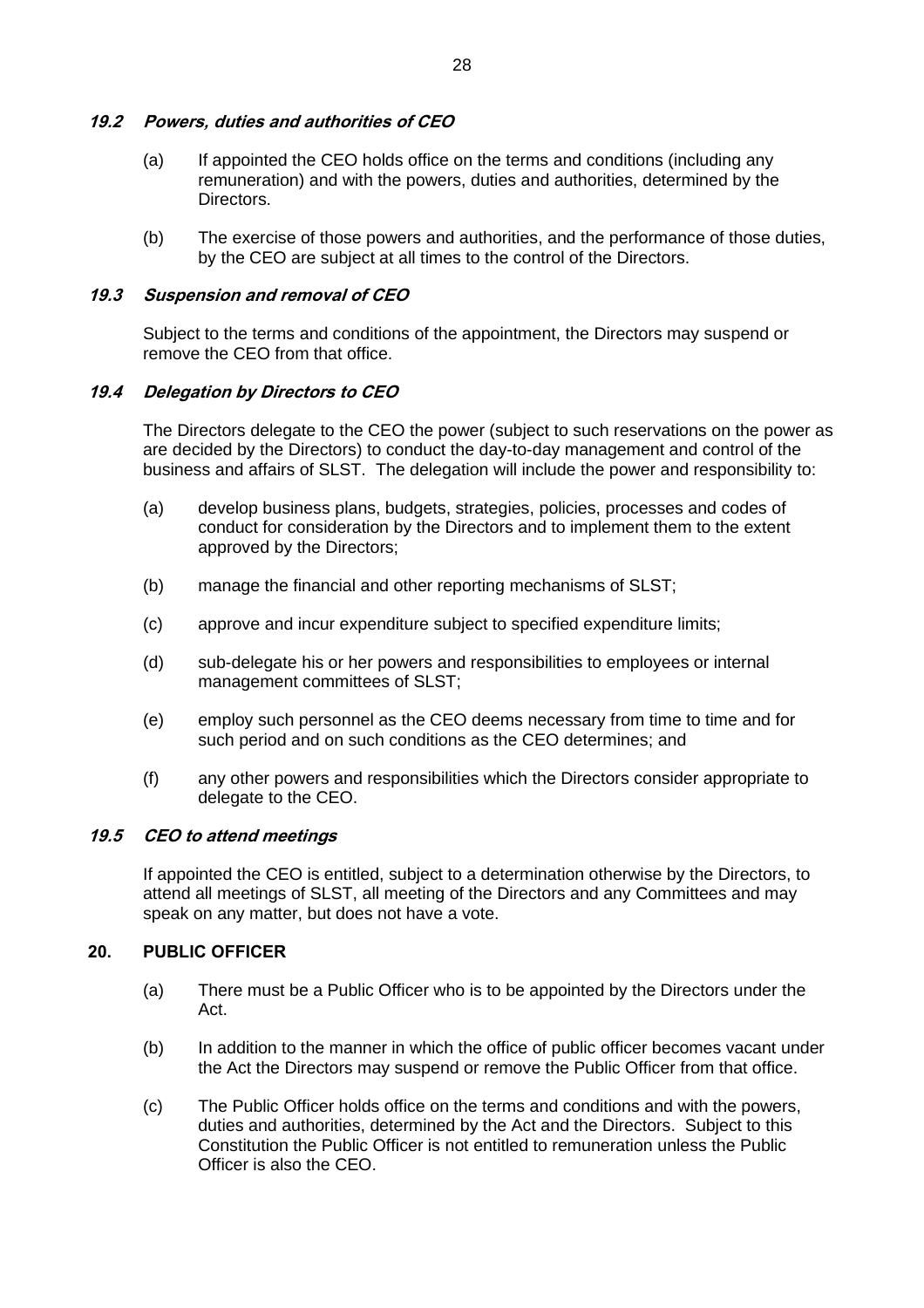#### **21. COMMITTEES**

#### **21.1 Committees**

The Directors may by written instrument delegate any of their powers to Committees consisting of such persons they think fit (including Directors, individuals and consultants), and may vary or revoke any delegation.

#### **21.2 Powers delegated to Committees**

- (a) A Committee must exercise the powers delegated to it according to the terms of the delegation and any directions of the Directors. A Committee is responsible to and reports to the Board.
- (b) Powers delegated to and exercised by a Committee are taken to have been exercised by the Directors.

#### **21.3 Committee meetings**

Committee meetings are governed by the provisions of this Constitution dealing with Directors' meetings, as far as they are capable of application.

#### <span id="page-34-1"></span>**22. REGULATIONS**

#### **22.1 Making and amending Regulations**

- (a) In addition to Regulations made under **clause [7.2](#page-17-1)** the Directors may from time to time make Regulations (however named or described) which in their opinion are necessary or desirable for the control, administration and management of SLST's affairs and Surf Lifesaving in Tasmania and may amend, repeal and replace those Regulations.
- (b) Interpretation of the Regulations is solely the province of the Directors.

#### **22.2 Effect of Regulations**

A Regulation:

- (a) is subject to this Constitution;
- (b) must be consistent with this Constitution; and
- (c) when in force, is binding on all Members and has the same effect as a provision in this Constitution.

# **22.3 Existing Regulations**

All existing regulations, rules, by-laws and policies of SLST in force at the time of adoption of this Constitution will continue in force unless they are inconsistent with or replaced by this Constitution or until new Regulations are made under this **clause [22](#page-34-1)** replacing them.

# <span id="page-34-0"></span>**23. KEEPING AND INSPECTION OF RECORDS**

(a) The Directors will cause Association records to be kept for a period of seven years from their creation.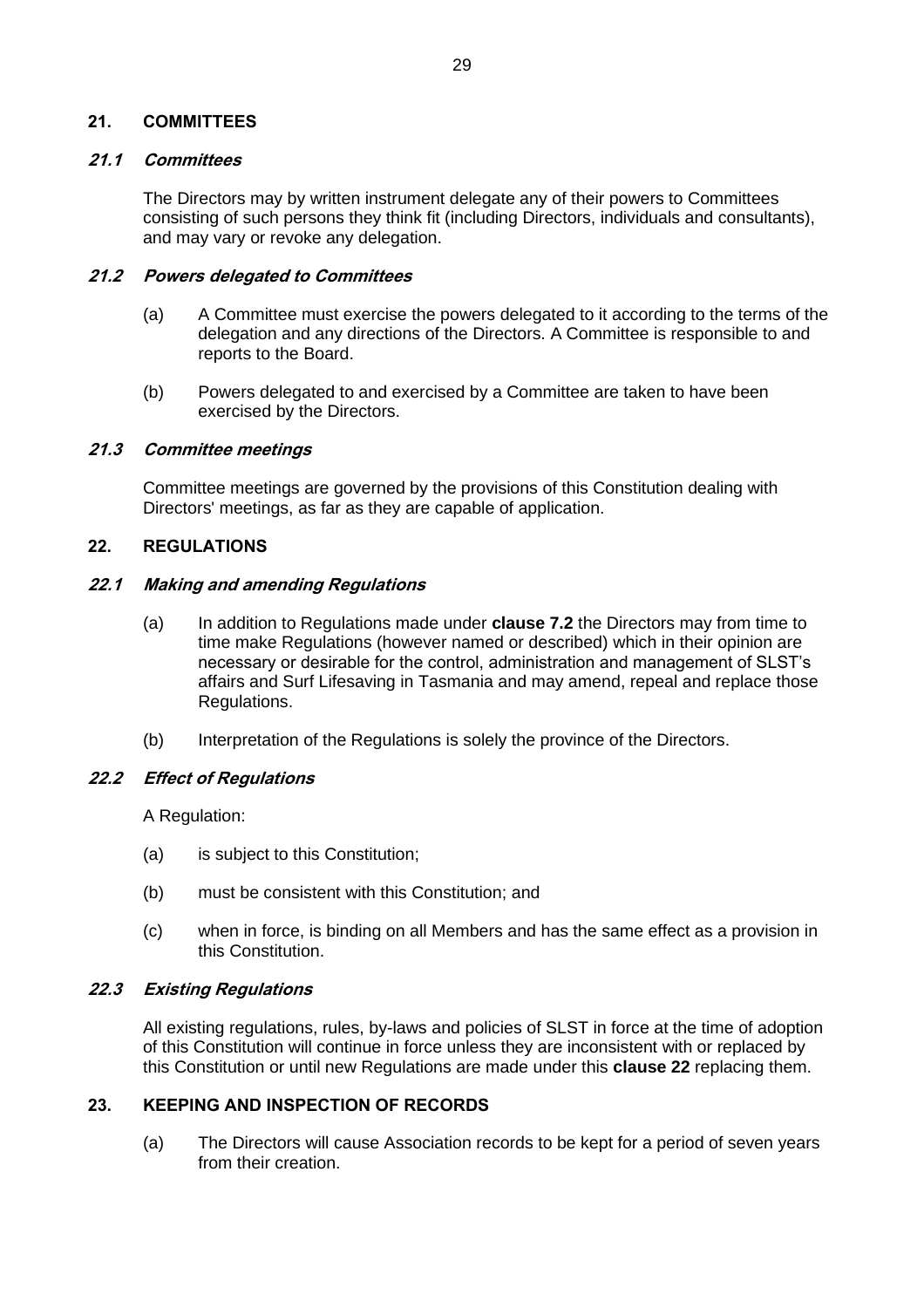- (b) Subject to privacy and confidentiality obligations Members shall have the right to inspect documents of SLST as permitted by the Act.
- (c) The Board may impose conditions on a Member's inspection of SLST documents under this clause or may refuse such inspection where the Board reasonably considers that the Member is not seeking and/or undertaking the inspection in good faith and/or for a proper purpose.

# **24. ACCOUNTS**

#### **24.1 Accounting Records**

The Directors will cause proper accounting and other records to be kept and will distribute copies of financial statements as required by the Act.

#### **24.2 Transactions**

All cheques, promissory notes, bankers' drafts, bills of exchange and other negotiable instruments, and all receipts for money paid to SLST, shall be signed, drawn, accepted, endorsed or otherwise executed, as the case may be, in such manner as the Directors determine from time to time.

#### **24.3 Auditor**

A properly qualified auditor or auditors shall be appointed by the Directors and the remuneration of such auditor or auditors fixed and duties regulated in accordance with the *Corporations Act 2001* (Cth).

#### <span id="page-35-0"></span>**24.4 Sources and Management of Funds**

The funds of SLST:

- (a) may be derived from annual membership subscriptions, fees and levies payable by Members, donations, grants, sponsorships and such other sources as the Directors determine; and
- (b) will be managed by the Directors subject to this Constitution and the Act.

# **25. SERVICE OF DOCUMENTS**

# **25.1 Document includes notice**

In this **clause [24.4](#page-35-0)**, document includes a notice.

#### **25.2 Methods of service on a Member**

SLST may give a document to a Member:

- (a) personally;
- (b) by sending it by post to the address for the Member in the Register or an alternative address nominated by the Member; or
- (c) by sending it to a fax number or electronic address nominated by the Member.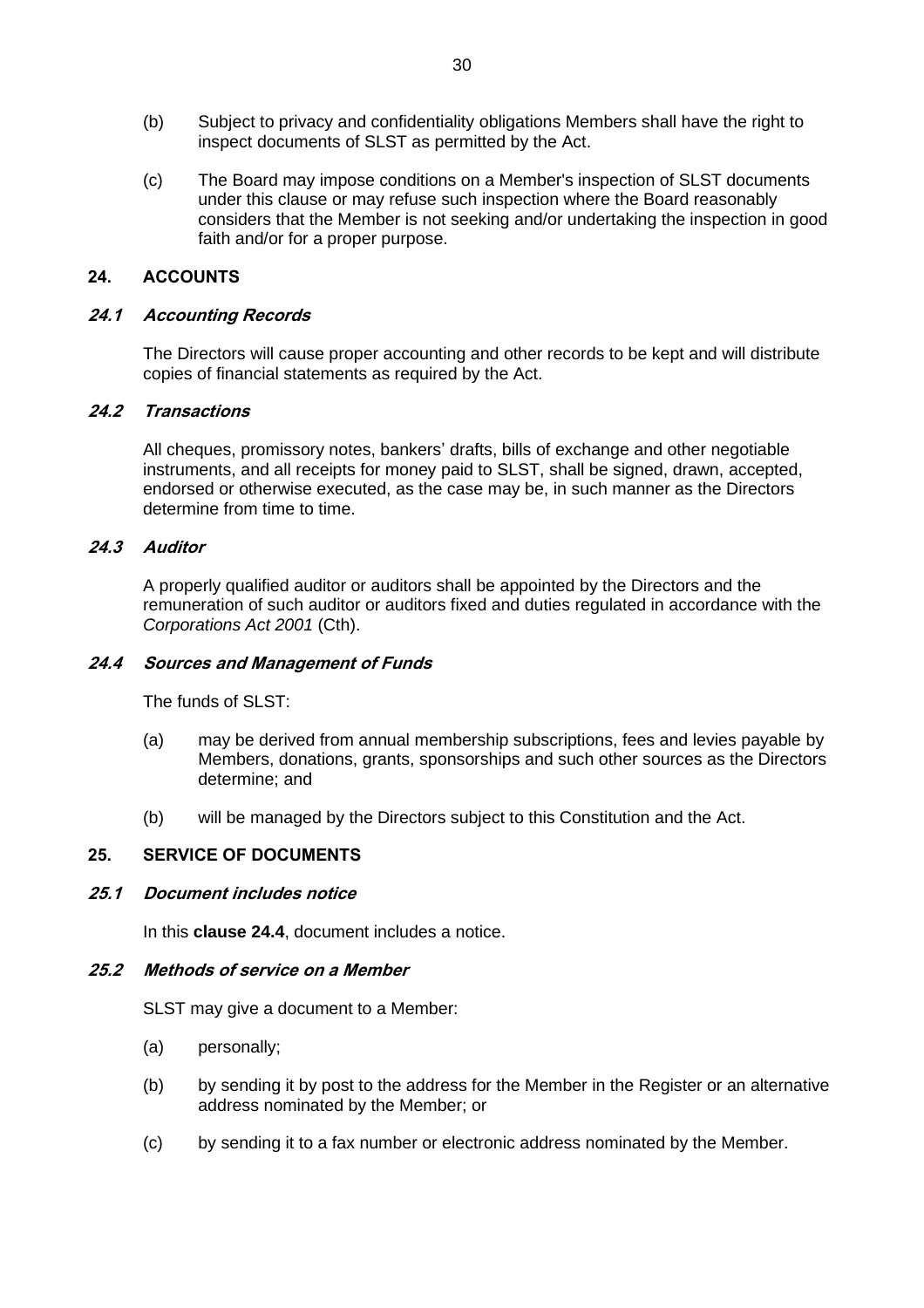# **25.3 Methods of service on SLST**

A Member may give a document to SLST by:

- (a) delivering it to SLST's registered office;
- (b) sending it by post to SLST's registered office; or
- (c) sending it to a fax number or electronic address nominated by SLST.

# **25.4 Post**

A document sent by post if sent to an address:

- (a) in Australia, may be sent by ordinary post; and
- (b) outside Australia, or sent from an address outside Australia, must be sent by airmail; and

in either case is taken to have been received on the second business day after the date of its posting.

#### **25.5 Electronic transmission**

If a document is sent by any form of electronic transmission, delivery of the document is taken to:

- (a) be effected by properly addressing and transmitting the electronic transmission; and
- (b) have been delivered on the business day following its transmission.

# **26. INDEMNITY**

#### <span id="page-36-0"></span>**26.1 Indemnity of officers**

Every person who is or has been:

- (a) a Director;
- (b) CEO; or
- (c) Public Officer;

is entitled to be indemnified out of the property of SLST against:

- (d) every liability incurred by the person in that capacity (except a liability for legal costs); and
- (e) all legal costs incurred in defending or resisting (or otherwise in connection with) proceedings, whether civil or criminal or of an administrative or investigatory nature, in which the person becomes involved because of that capacity, unless:
	- (i) SLST is forbidden by statute to indemnify the person against the liability or legal costs; or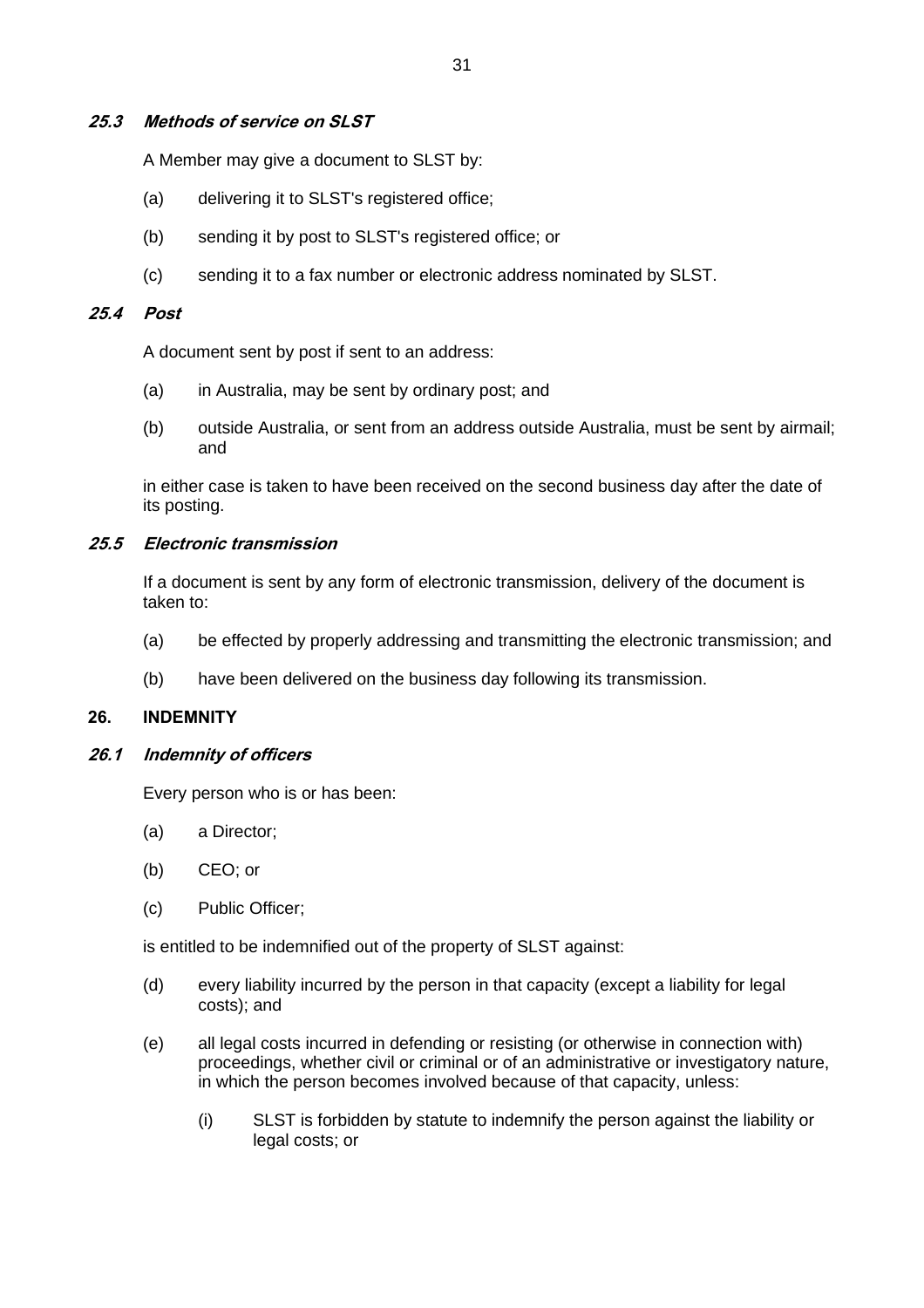(ii) an indemnity by SLST of the person against the liability or legal costs would, if given, be made void by statute.

# **26.2 Insurance**

SLST may pay or agree to pay, whether directly or through an interposed entity, a premium for a contract insuring a person who is or has been a Director, Public Officer or CEO against liability incurred by the person in that capacity, including a liability for legal costs, unless:

- (a) SLST is forbidden by statute to pay or agree to pay the premium; or
- (b) the contract would, if SLST paid the premium, be made void by statute.

# **26.3 Deed**

SLST may enter into a deed with any Indemnified Officer or a deed poll to give effect to the rights conferred by **clause [26.1](#page-36-0)** on the terms the Directors think fit (as long as they are consistent with clause **[26.1](#page-36-0)**.)

# <span id="page-37-0"></span>**27. WINDING UP**

# **27.1 Contributions of Members on winding up**

- (a) Each Affiliate must contribute to SLST's property if SLST is wound up while they are a Member or within one year after their membership ceases.
- (b) The contribution is for:
	- (i) payment of SLST's debts and liabilities contracted before their membership ceased;
	- (ii) the costs of winding up; and
	- (iii) adjustment of the rights of the contributories among themselves;

and the amount is not to exceed \$1.00.

(c) No other Member must contribute to SLST's property if SLST is wound up.

# **27.2 Excess property on winding up**

- (a) If on the winding up or dissolution of SLST, and after satisfaction of all its debts and liabilities, any property remains, that property must be given or transferred to another body or bodies:
	- (i) having objects similar to those of SLST; and
	- (ii) whose constitution prohibits (or each of whose constitutions prohibit) the distribution of its or their income and property among its or their members to an extent at least as great as is imposed under this Constitution.
- (b) That body is, or those bodies are, to be determined by the Affiliates at or before the time of dissolution or, failing that determination, by a judge who has or acquires jurisdiction in the matter.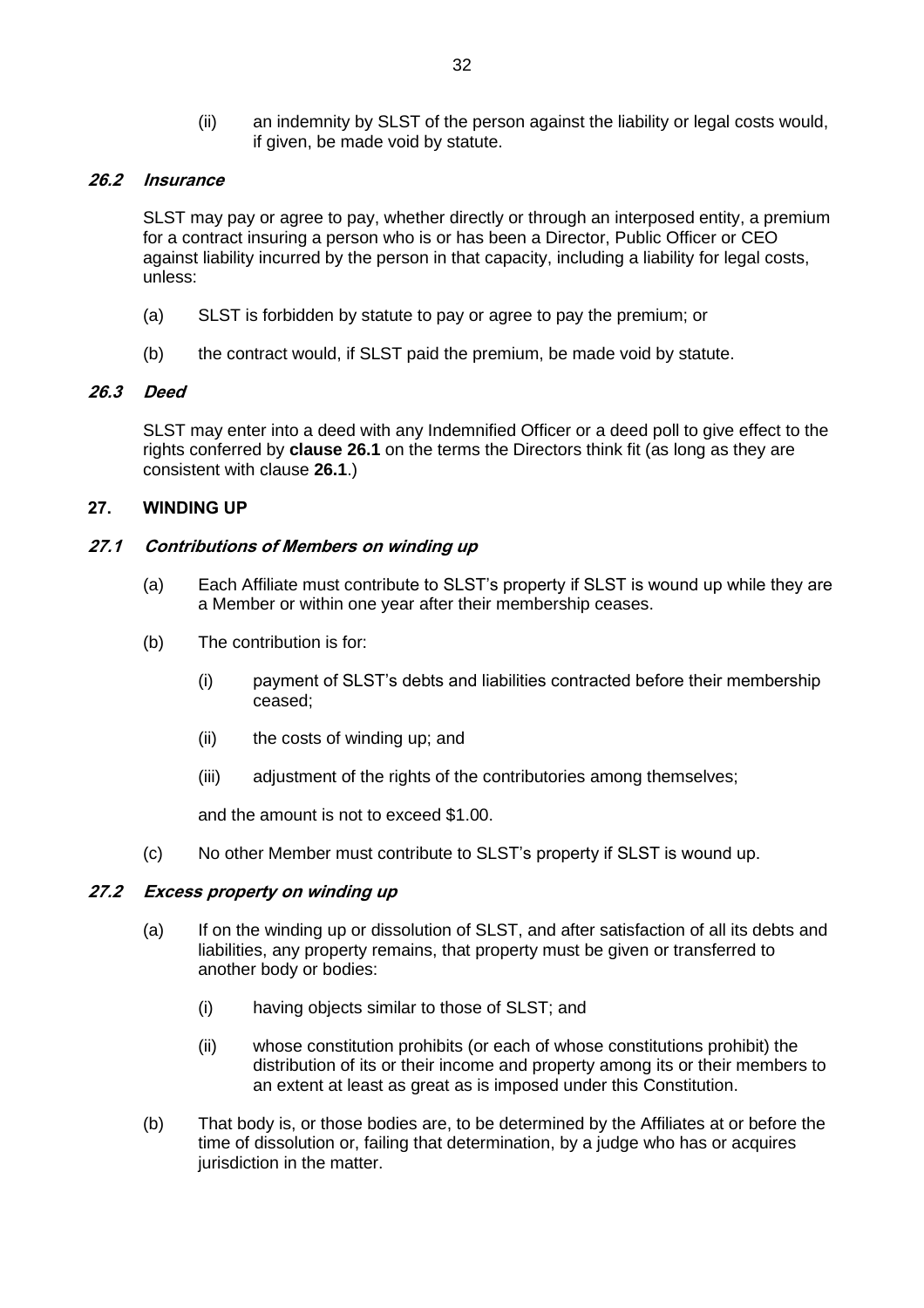#### **28. COMMON SEAL**

- (a) If SLST has a common seal it shall:
	- (i) be kept in the custody of the CEO; and
	- (ii) not be affixed to any instrument except by the authority of the Board and the affixing of the common seal shall be attested by the signatures of two Directors.
- (b) A Director may not sign a document to which the seal of SLST is fixed where the Director is interested in the contract or arrangement to which the document relates.

#### **29. STAKEHOLDER FORUMS**

#### **29.1 Power to convene Stakeholder Forums**

- (a) The Directors may from time to time convene a Stakeholder Forum.
- (b) The Directors shall on the written requisition of 25% of the Affiliates convene a Stakeholder Forum.

#### **29.2 Notice of Stakeholder Forums**

Where a Stakeholder Forum is convened:

- (a) Notice of a Stakeholder Forum must be given to all Members and Directors entitled to attend the General Meeting. Other parties may be invited to the Stakeholder Forum by the Directors.
- (b) At least 28 days prior to the proposed date of the Stakeholder Forum, the CEO will request from Members notice of any matters they wish to be discussed at the meeting, which must be received no less than 14 days prior to the meeting.
- <span id="page-38-0"></span>(c) At least 14 days' notice of the time and place of a Stakeholder Forum must be given, together with any items for discussion proposed by the Directors or a Member.

#### **29.3 Conduct of a Stakeholder Forum**

- (a) A Stakeholder Forum is to provide opportunity for open discussion on all matters relating to Surf Lifesaving in Tasmania and all attendees shall have equal opportunity to participate in discussions. The Directors will also use the meeting to discuss, inter alia, the current or proposed Business Plan, Budgets, financial results and Regulations.
- (b) The format of proceedings at a Stakeholder Forum shall be at the discretion of the Directors and may include plenary sessions, small group workshops or guest speakers.
- (c) The Directors shall determine who shall chair the Stakeholder Forum, including who shall lead or facilitate particular discussion items.
- (d) There shall be no quorum requirement for a Stakeholder Forum.